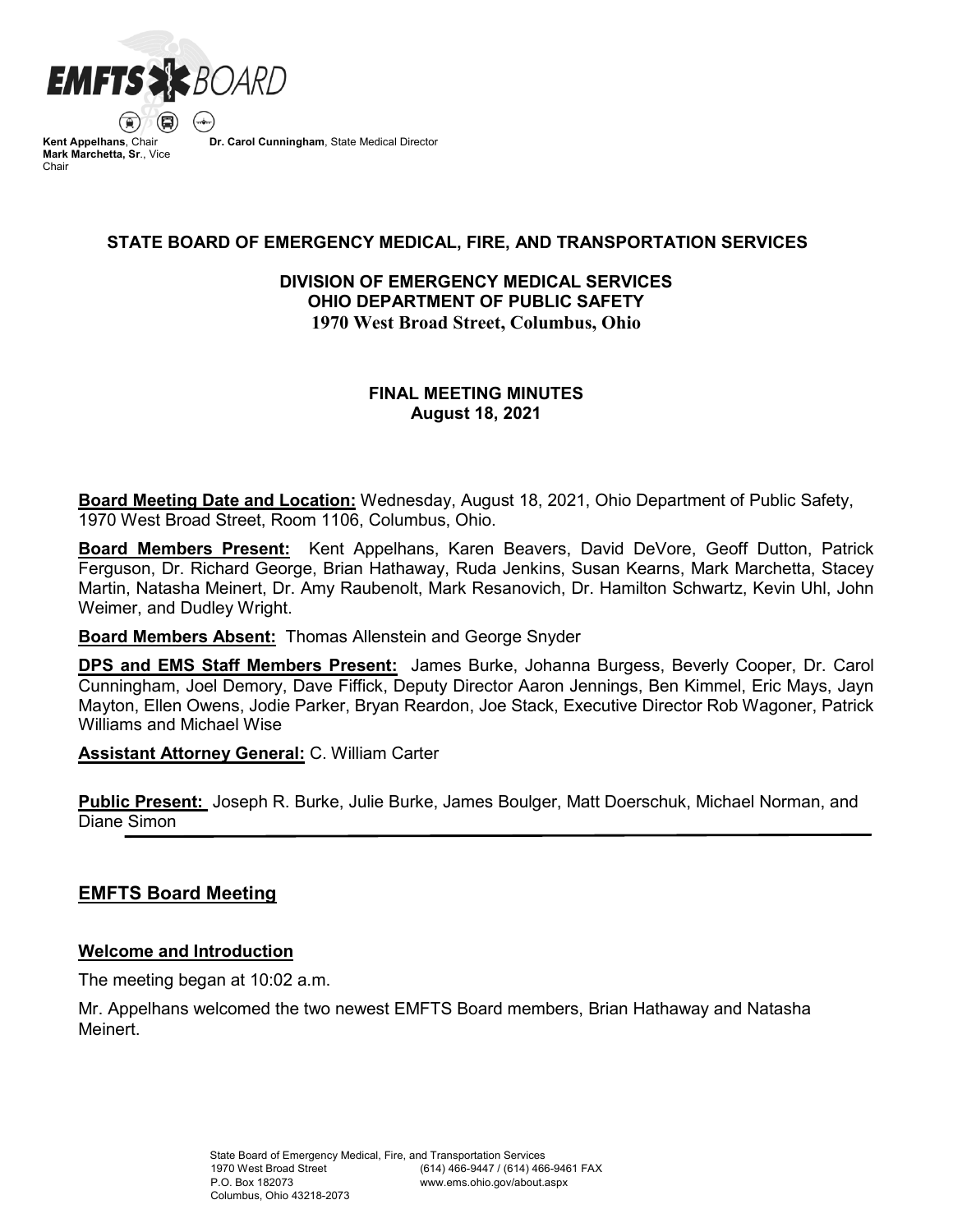# **Roll Call**

| Mr. Thomas Allenstein      | Absent  | Mr. Mark Marchetta (V.Chair) | Present |
|----------------------------|---------|------------------------------|---------|
| Mr. Kent Appelhans (Chair) | Present | Ms. Stacey Martin            | Present |
| Ms. Karen Beavers          | Present | Ms. Natasha Meinert          | Present |
| Mr. David DeVore           | Present | Dr. Amy Raubenolt            | Present |
| Mr. Geoff Dutton           | Present | Mr. Resanovich               | Present |
| Mr. Patrick Ferguson       | Present | Dr. Hamilton Schwartz        | Present |
| Dr. Richard George         | Present | Mr. George Snyder            | Absent  |
| Mr. Brian Hathaway         | Present | Mr. John Weimer              | Present |
| Ms. Ruda Jenkins           | Present | Mr. Uhl                      | Present |
| Ms. Susan Kearns           | Present | Mr. Wright                   | Present |

# **Open Forum**

Mr. Appelhans inquired if there were any guests who would like to address the Board. No guests were present to address the Board.

# **Consent Agenda**

Mr. Appelhans requested a motion to approve the Consent Agenda items that were distributed prior to the meeting including the EMFTS Board minutes of June 16, 2021, the Certificates of Accreditation, the Certificates of Approval, June, July and the special 90-day Extensions and the June and July EMS certifications.

*ACTION: Motion to approve the Consent Agenda items that were distributed prior to the meeting including EMFTS Board minutes of June 16, 2021, the Certificates of Accreditation, the Certificates of Approval, June, July, the special 90-day extensions and the June and July EMS certifications.*  Mr. Wright– First. Mr. Ferguson – Second. None opposed. None abstained. **Motion approved.**

Mr. Appelhans introduced himself as the Chair of the State Board of Emergency Medical, Fire, and Transportation Services. The proceedings were called to order at 10:05 a.m. on August 18, 2021.

# **Roll Call**

| Mr. Thomas Allenstein      | Absent  | Mr. Mark Marchetta (V.Chair) | Present |
|----------------------------|---------|------------------------------|---------|
| Mr. Kent Appelhans (Chair) | Present | Ms. Stacey Martin            | Present |
| Ms. Karen Beavers          | Present | Ms. Natasha Meinert          | Present |
| Mr. David DeVore           | Present | Dr. Amy Raubenolt            | Present |
| Mr. Geoff Dutton           | Present | Mr. Resanovich               | Present |
| Mr. Patrick Ferguson       | Present | Dr. Hamilton Schwartz        | Present |
| Dr. Richard George         | Present | Mr. George Snyder            | Absent  |
| Mr. Brian Hathaway         | Present | Mr. John Weimer              | Present |
| Ms. Ruda Jenkins           | Present | Mr. Uhl                      | Present |
| Ms. Susan Kearns           | Present | Mr. Wright                   | Present |

It was noted for the record that a majority of the members of the Board were present.

FINAL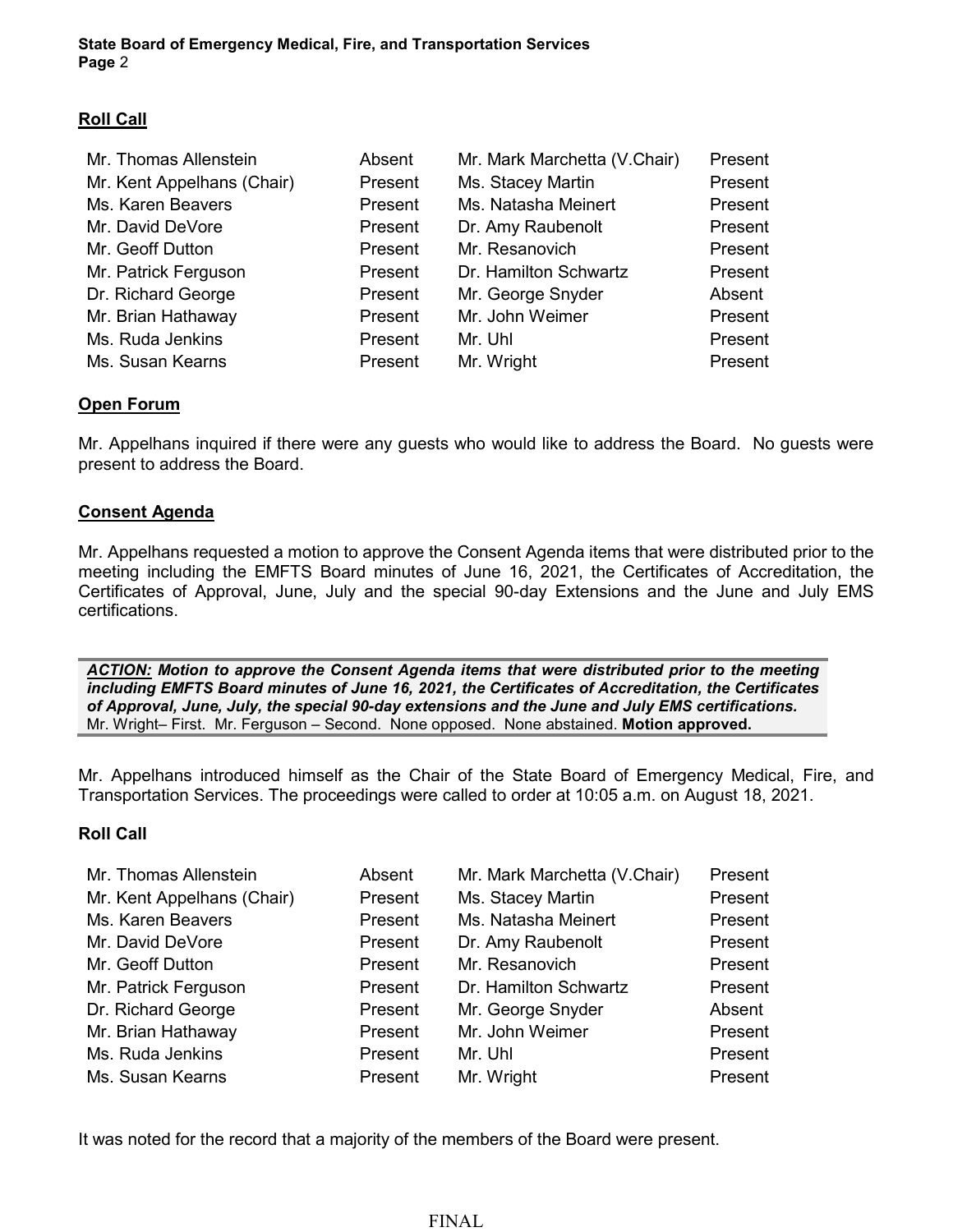The Board reviewed the following case(s):

### **SUMMARY SUSPENSION**

o EMS Case No. 2021-253-BE100, Daniel J. Gonsor, Certificate No. 170902

Mr. Appelhans recognized Assistant Attorney General Bill Carter for the purpose of providing a brief synopsis of the case.

• **EMS Case No. 2021-253-BE100, Daniel J. Gonsor, Certificate No. 170902.**

Mr. Gonsor's EMT certification expired on June 12, 2021. On or about June 15, 2021 in Cuyahoga County Court of Common Pleas Case No. CR-20-652107-A, the Respondent pleaded guilty to two counts of Endangering Children, felonies of the second degree, five counts of Gross Sexual Imposition, felonies of the fourth degree, and three counts of Corrupting Another with Drug felonies of the fourth degree. The court accepted the guilty plea. Proof of knowing and voluntary plea in Exhibit B. Respondent was convicted pursuant to his guilty plea per the affidavit of EMS investigator, Mr. Demory. As a result of the plea and conviction, he was designated a Tier I sex offender, with annual registration for 15 years. The indictment indicates that the two victims of the Respondent's crimes were minors. Some counts refer to having sexual contact by compelling the victim to submit to force or threat of force. The Board must determine whether there is clear and convincing evidence that 1) Mr. Gonsor's continued practice presents immediate and serious harm to the public; and that 2) that Mr. Gonsor has pleaded guilty to a felony.

### **REPORT AND RECOMMENDATIONS**

- EMS Case No. 2018-486-E100, Joseph R. Burke, Certificate No. 83329
- EMS Case No. 2018-688-E400, Michael L. Norman, Certificate No. 87500
- EMS Case No. 2019-658-E500, Alexander J. Fehrenbach, Certificate No. 165944
- EMS Case No. 2020-344-E300, Columbia County Career Center, Accreditation No. 108
- EMS Case No. 2020-493-E100, Matthew J. Doerschuk, Certificate No. 156633

Mr. Appelhans recognized Assistant Attorney General Bill Carter for the purpose of providing a brief synopsis of the case.

# **• EMS Case No. 2018-486-E100, Joseph R. Burke, Certificate No. 83329**

Mr. Burke's EMT certification is active. The Division found a conviction for Attempted Aggravated Vehicular Assault, a felony of the fifth degree. The Board issued a Notice of Opportunity for Hearing intending to take action on his certificate on the basis of his conviction to a felony. This matter went to hearing on April 29, 2021, where his felony conviction was presented to a Hearing Officer. The original allegations underlying the conviction are as follows: while driving intoxicated, the defendant caused a car accident that caused serious physical harm to another individual. The Hearing Officer reports and recommends that the Petitioner was convicted of a felony in September 2020 and complied with all EMS reporting requirements. The Petitioner has been open and honest about such conviction and is currently taking multiple actions to rehabilitate. However, a felony conviction is a serious offense and cannot be taken lightly regarding public service. The recommendation is that the Petitioner not be given certification until at least all requirements are met with his sentencing. It is also recommended that he only be given a certificate if all conditions of his sentencing have been met. If certification is ultimately granted, the final recommendation is that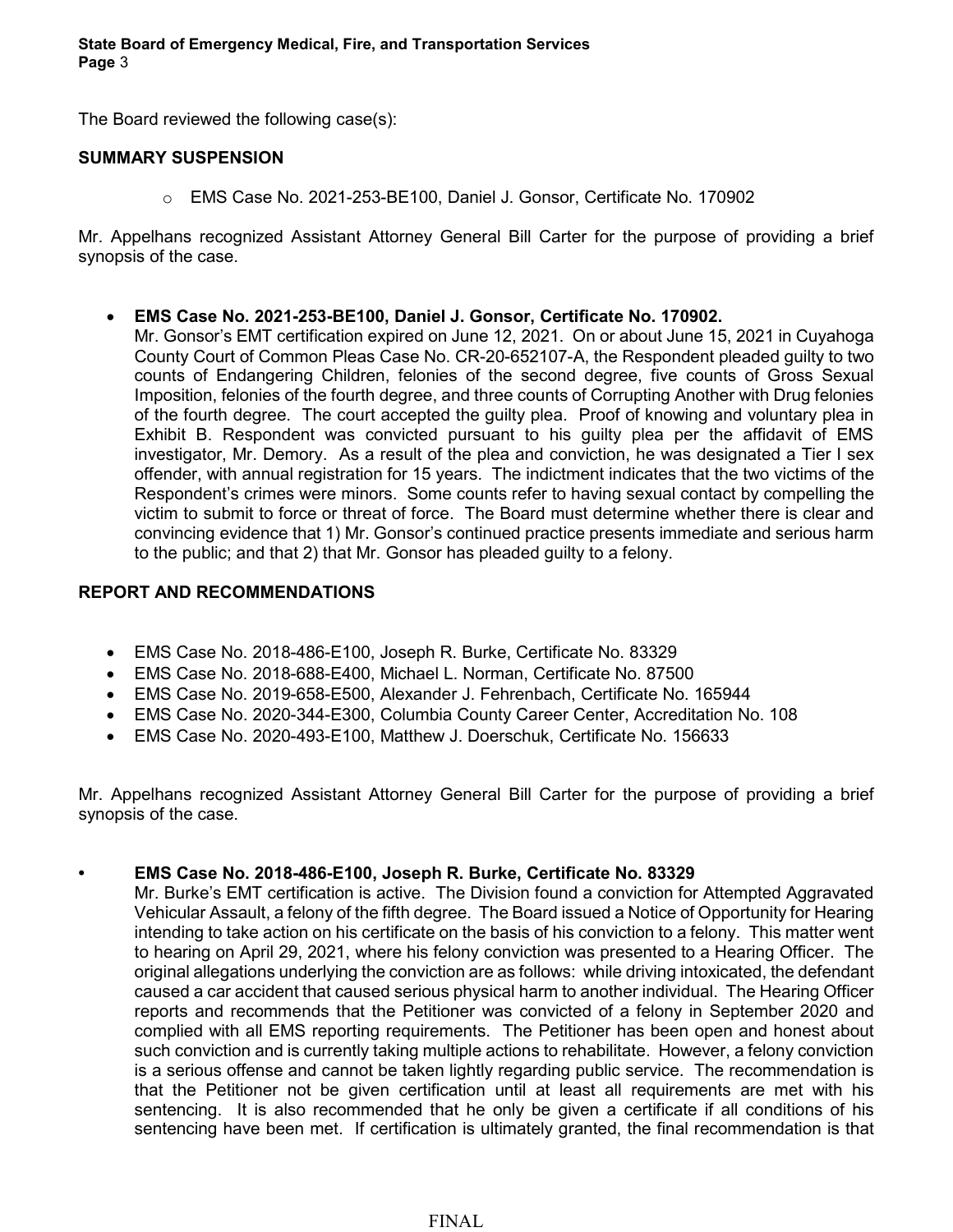EMS put in place conditions and/or testing requirements to ensure the Petitioner complies with the rules and regulations of EMS certification.

### **• EMS Case No. 2018-688-E400, Michael L. Norman, Certificate No. 87500**

Mr. Norman is a certified paramedic and CE instructor and still active with an expiration date of February 20, 2022. In the course of an investigation by the Board of Pharmacy, the Division received complaints from a former EMS Director at Adena Hospital. The complaint alleged that the Respondent cardioverted a patient against his wishes and without prior sedation and failed to appropriately document the run by failing to provide a cardic monitor strip from the Lifepac machine amongst other things. The Board issued a Notice of Opportunity for Hearing intending to take action on his certificate on those basis. This matter went to hearing on April 19, 2021 where evidence of his malpractice was submitted. The Hearing Officer found based on the evidence and testimony provided at the hearing, it has been established by a preponderance of the evidence that the Respondent did not provide a professional service that confirm to the minimal standards of care expected of a paramedic. The Respondent did not provide medically appropriate evaluation, treatment, and disposition of the patient, and the Respondent did not abide by the established medical protocols. Further, the Respondent did not insure that the patient's care was documented in a complete and accurate manner. The Hearing Officer recommends revocation without an imposition of a fine.

### **• EMS Case No. 2019-658-E500, Alexander J. Fehrenbach, Certificate No. 165944**

Mr. Fehrenbach is a certified paramedic with an expiration date of December 13, 2021. On December 3, 2019, Respondent reported to work for Buckeye Ambulance LLC in Dayton. In the course of his employment that evening, Respondent drove an ambulance truck for Buckeye Ambulance LLC from one station to another station very erratically endangering a co-worker, Janice Lewis. Respondent had a blood alcohol content (BAC) of 0.139%. The Board issued a Notice of Opportunity for Hearing on the basis of being intoxicated while in the scope of his position, thereby intending to take action on his certificate. This matter went to hearing on May 6, 2021 where the Hearing Officer confirmed the allegations and recommended the following: At the minimum, the Board should issue a written reprimand to Respondent, and, if the Board determines that a suspension is warranted, I would recommend a 7 or 14-day suspension to impress upon Respondent the potential severity of his actions on December 3, 2019. In addition to the written reprimand, the recommendation is for the Board: (1) require Respondent to provide a Fit-for-Duty Psychological Evaluation by a licensed mental health professional that addresses whether Respondent has alcohol dependency issues, whether Respondent is mentally and emotionally stable and that he is free from any impairment that would render him unable to practice as a paramedic with reasonable skill and safety, and that he is free from any psychological condition or impairment that poses a significant risk to his health and safety or to the health and safety of others; and (2) require Respondent to complete an updated BCI&I background check. Upon satisfactory completion of the Fit-for-Duty Psychological Evaluation and the up-to-date BCI&I background check, Respondent should be placed on probation for two (2) years and that during the probationary period Respondent is to notify the ODPS-DEMS of any arrests within ten (10) days of the arrest. During the probationary period the Respondent is to participate in any alcohol dependency counseling, treatment, and monitoring recommended in the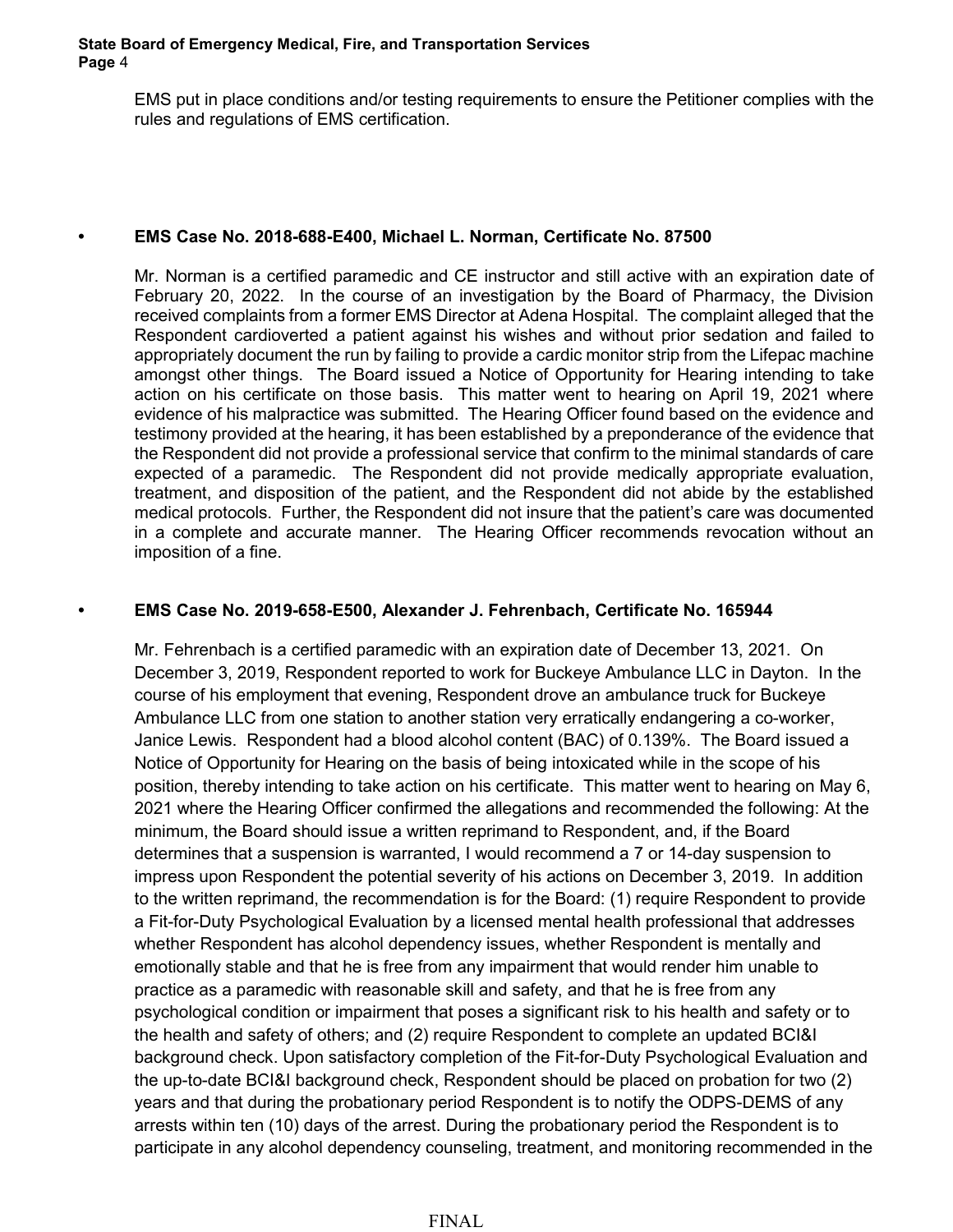Fit-for-Duty Evaluation, along with whatever additional terms of probation and reporting requirements of that probationary period as are imposed by the Board.

### **• EMS Case No. 2020-344-E300, Columbia County Career Center, Accreditation No. 108**

The Columbia County Career Center is accredited by the Ohio Department of Public Safety, Division of EMS. They need 65% of test takers to pass the first time or 80% on second try. There was 0% during the time frame, zero students took the course, and 2 took the test. No one passed. The Board issued a Notice of Opportunity for Hearing to take action on the certificate on the basis of not meeting this satisfactory threshold. This matter went to hearing on May 20, 2021, where the pass rate was the central issue. The Hearing Officer recommends that the State Board of Emergency Medical, Fire and Transportation Services order Respondent to: 1) Comply with the provisions a set forth in Columbia County Career Center's strength on an Improvement Plan; 2) Work closely with the Division of EMS to achieve the goals and comply with the OAC through regular communication with the Division of EMS , as well as implementation and execution of recommendations made by the Division of EMS. Any other orders that the EMFTS Board deems to be equitable and just. The imposition of a fine is not recommended.

### **• EMS Case No. 2020-493-E100, Matthew J. Doerschuk, Certificate No. 156633**

Mr. Doerschuk is an advanced Emergency Medical Technician with an expiration date of September 4, 2022. The Respondent timely notified the Division of EMS of a felony conviction he obtained. On September 28, 2020, Mr. Doershuk was convicted after a jury trial of workers compensation fraud, a felony of the fourth degree. The EMFTS Board issued a Notice of Opportunity for Hearing on the basis of obtaining a felony conviction, thereby intending to take action on his certificate. The underlying facts of the conviction are that he worked at up to three jobs while he was receiving benefits for a Temporary Total Disability in violation of the law. This matter went to hearing on June 10, 2021 where the Hearing Office confirmed the facts of the conviction and recommended the following: 1) The suspension of Respondent's AEMT certification until October 26, 2021; 2) completion of a Bureau of Investigation background check at the time of Respondents initial or renewal applications; and 3) the issuance of a letter of reprimand by the Board.

Mr. Appelhans inquired if Mr. Burke or his attorney were present. Mr. Burke was present and was given two minutes to address the Board. Mr. Burke stated that on March 28, 2018, his life and other lives forever changed. He is remorseful for his lapse of judgement on that evening. He stated that his passion for EMS began over 25 years ago. He asked if the EMFTS Board would approve his certification so that he can continue to be employed, support his family, remain a productive citizen and serve the public.

Mr. Appelhans inquired if Mr. Norman or his attorney were present. Mr. Norman's attorney, Mr. Boulger, stated that he has filed written objections to the report and recommendation. He stated that this was a hand-off investigation from the Board of Pharmacy. He supposed that the Board of Pharmacy did not provide all of the materials to the Division of EMS. When the case went to hearing he stated that they had no idea that there had been an oral interview with the patient by the Board of Pharmacy investigators, an interview that is in direct contradiction to his own statements and to the hearsay materials that were before the hearing officer. We had no access to the Riverside Hospital records where the patient was later treated and a defibrillator was placed in his chest addressing the same kind of concerns Mr. Norman had to address in the squad. We now have information in our possession that the cardiologist at Riverside who placed the defibrillator found plausible the occurrence of v-tach on November 18, 2018 when the events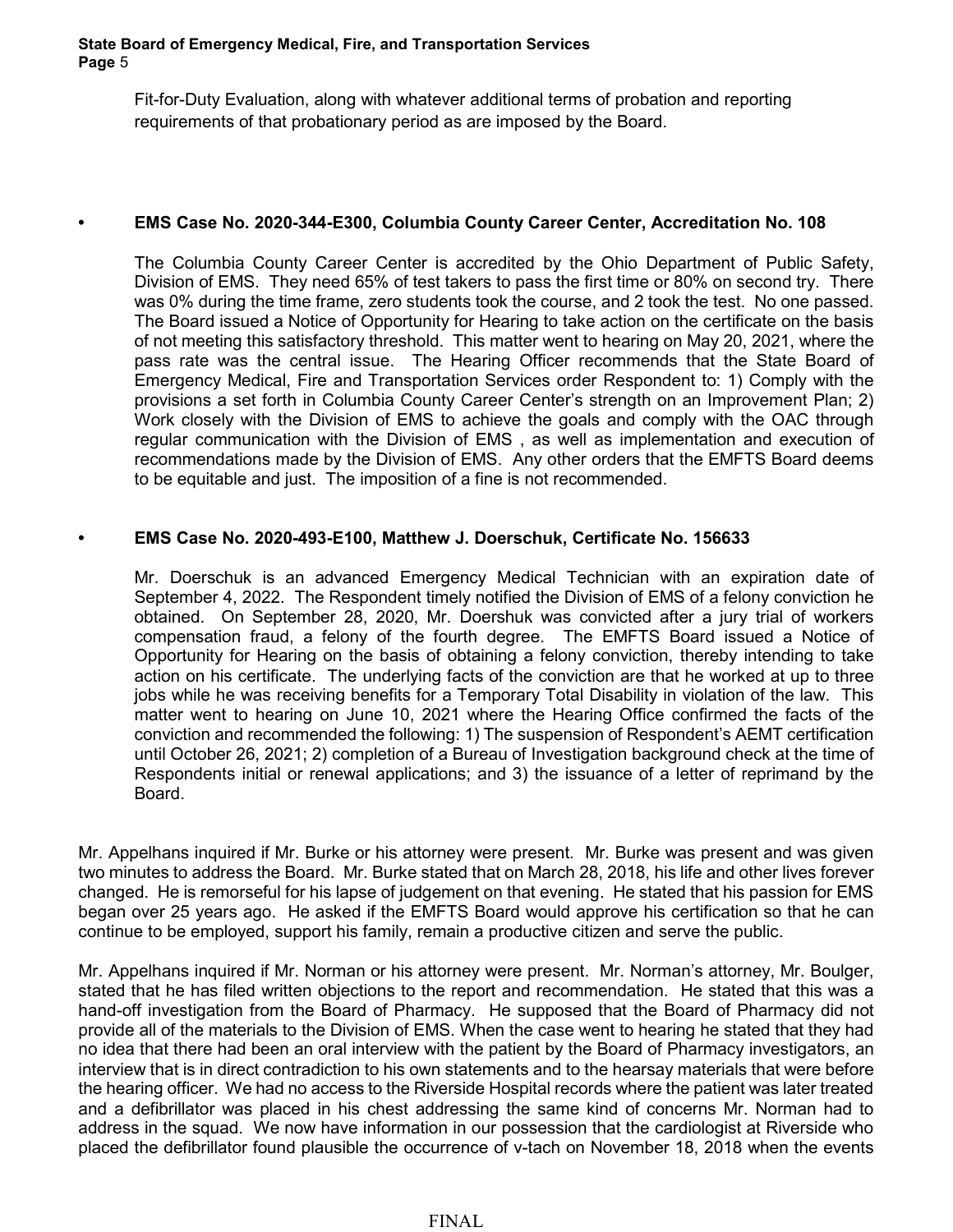occurred. The final conclusion of doctor at Riverside Hospital who started the investigation that the substandard record keeping resulted in an inability to come to a conclusion as to whether or not the application in this case of those paddles to that patient was appropriate or not appropriate. We would ask that the matter be remanded to the hearing officer so that the materials be considered that we have subsequently obtained which apparently was not available at the hearing.

Mr. Norman stated that he has been a volunteer firefighter and paramedic since 1997. The last 10-15 years he has gone on 30-50 volunteer calls a month for no pay simply to help the community. He stated that he is an ACLS instructor, an American Academy of Pediatrics instructor and has taught community CPR courses at the fire house. He serves on multiple boards, EMS Chief treasurer, and started the Jr. Fire and EMS program. On the call in question, this patient was a patient that he has transported multiple times. The patient passed away eight months after the transport. He had a defibrillator pace maker implanted. When transporting the patient Mr. Norman stated he was with a different department and could not get a crew. The first respondent went to stabilize the patient. The patient was crashing and burning. The patient was not alert or oriented, was hypertensive, had horrible coloring, was losing control of bowels and vomiting. He gave the patient advanced life support, Zofran, tried atropine to get the heart rate up, but after a couple of rounds the patient went into ventricular tachycardia. He did not sedate the patient. The crew with whom that he was not familiar wanted to maintain the patient's airway. The patient was already vomiting. This patient had a history of oxycodone and alcohol abuse. The patient was stabilized and transported by a helicopter to Riverside Hospital. He went through multiple cardiac procedures. He went home and had eight more months with his family before he died with cancer. As a volunteer department we helped give this gentleman eight more months with his kids. Mr. Norman stated that he never thought he would be before the Board fighting for his paramedic card of 24 years. Mr. Norman thanked the Board for their time and asked that everyone give his 24 years of service to the community consideration.

Attorney General Carter stated that there was no indication of when this evidence was purportedly received by Mr. Norman or his counsel. We have no indication as to what attempts were made to find this information prior to the hearing pursuant to 119 of the Ohio Revised Code those are the things that need to be proven before the Board can even be consider to accept new evidence for a new hearing. The evidence presented at the hearing was that two of the EMTs specifically heard this patient tell Mr. Norman that he did not want to be defibrillated. That was their testimony both before a sworn statement before the Board of Pharmacy and at the hearing the Division of EMS conducted. Both of which were presented at the hearing. Mr. Norman presented the defendant's cousin at the hearing who told the hearing officer that this patient had told her that he didn't express any wishes not to be cardioverted. The hearing officer considered both sides of this evidence. The evidence was not ultimately about what happened with this patient. It was whether or not someone should cardiovert someone who is in a manner they objected to. The other half was whether or not there was proper documentation with this particular patient and what is being submitted here does not even address that particular charge.

Mr. Appelhans inquired if Mr. Fehrenbach or his attorney were present. No one was present.

Mr. Appelhans inquired if there was a representative from Columbia Career Center or their attorney present. No one was present.

Mr. Appelhans inquired if Mr.Doerschuk or his attorney were present. No one was present. (\*Please note that Mr. Doerschuk was not in attendance until after the proceedings had come to a close)

# **GOLDMANS**

These proceedings were held before the Board pursuant to Goldman v. State Medical Board of Ohio where the respondents did not properly request a hearing in the cases. The individuals named did not have the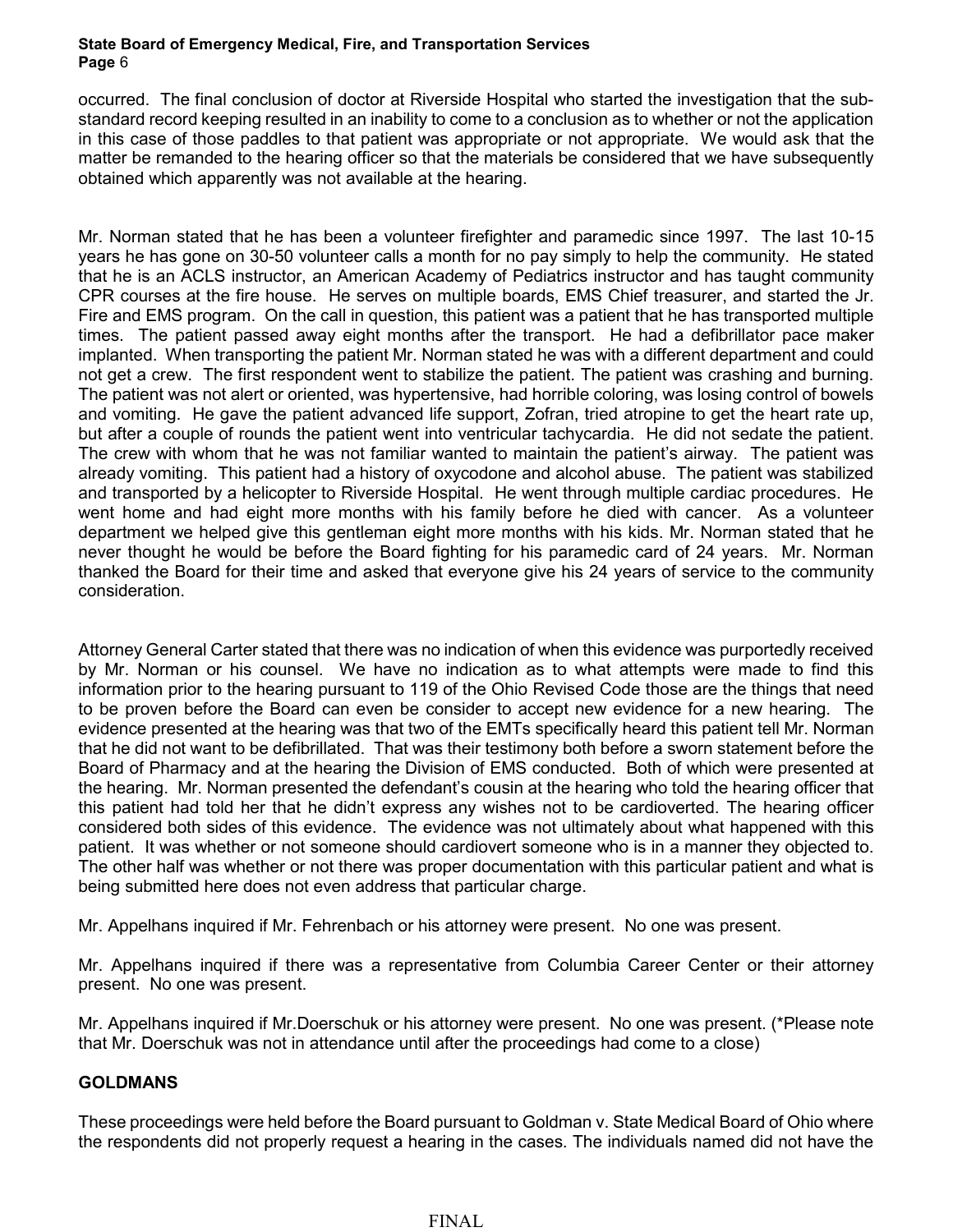ability to present written or oral testimony; however, they may be present to hear the proceedings and outcome.

All Board members received the sworn affidavits and accompanying exhibits for the Goldman proceedings from the EMS investigators. The affidavits contained the evidence and testimony upon which was deliberated.

There were five adjudications. The proceedings were in the matters of:

- o EMS Case No. 2019-343-E100, John N. Wright, Certificate No. 183189
- $\circ$  EMS Case No. 2019-683-E100, Mark E. Taylor, Certificate No. 139486
- o EMS Case No. 2021-051-BE100, Brandon L. Black, Certificate No. 149845
- o EMS Case No. 2021-139-E500, Christopher J. Graves, Certificate No. 168053
- o EMS Case No. 2021-140-E500, Jeffrey P. Treadaway, Certificate No. 176238

Mr. Appelhans requested a motion to admit the sworn affidavits and the accompanying exhibits in the aforementioned cases into evidence.

*ACTION: Motion to admit the sworn affidavits and accompanying exhibits in the aforementioned cases into evidence.* Mr. Uhl – First. Mr. Ferguson – Second. None opposed. None abstained. Motion approved.

There was no further evidence to come before the Board and the proceedings closed at 10:31 a.m.

*ACTION: Motion to recess the meeting for the purpose of entering into quasi-judicial deliberations.* Mr. Marchetta – First. Mr. Ferguson – Second. None opposed. None abstained. Motion approved.

# **SUMMARY SUSPENSION**

*ACTION*: *In the matter of EMS Case Number 2021-253-BE100, Daniel J. Gonsor, Certificate Number 170902, I move that the Board issue an order to summarily suspend Mr. Gonsor's certificate to practice. There is clear and convincing evidence that Respondent's continued practice presents a danger of immediate and serious harm to the public and that the certificate holder has pled guilty to two counts of Endangering Children, five counts of Gross Sexual Imposition, and three counts of Corrupting Another with Drugs; all felonies. The Board order shall include a Notice of Opportunity for Hearing for violations of Ohio Revised Code 4765.112 and Ohio Administrative Code 4765-10-03(B)(2)(a).* Mr. Resanovich – First. Mr. Uhl – Second. None opposed. Mr. Wright- abstained. **Motion approved.**

# **REPORT AND RECOMMENDATIONS**

*ACTION*: *In the matter of EMS Case Number 2018-486-E100, Joseph Burke, Certificate Number 83329, I move that the Board issue an adjudication order approving the findings of fact and conclusions of law, and modify the recommendation of the hearing examiner. Mr. Burke's certification shall be suspended for thirty (30) days, following by a probationary period of three (3) years. Mr. Burke must comply with all terms of his criminal probation, and abstain from alcohol during the term of the Board's imposed probation.*

*The reason for the modification of the hearing examiner's recommendation is to set forth more specific disciplinary terms.* Mr. Rsanovich – First. Dr. George – Second. None - opposed. Mr. Wrightabstained. **Motion approved.**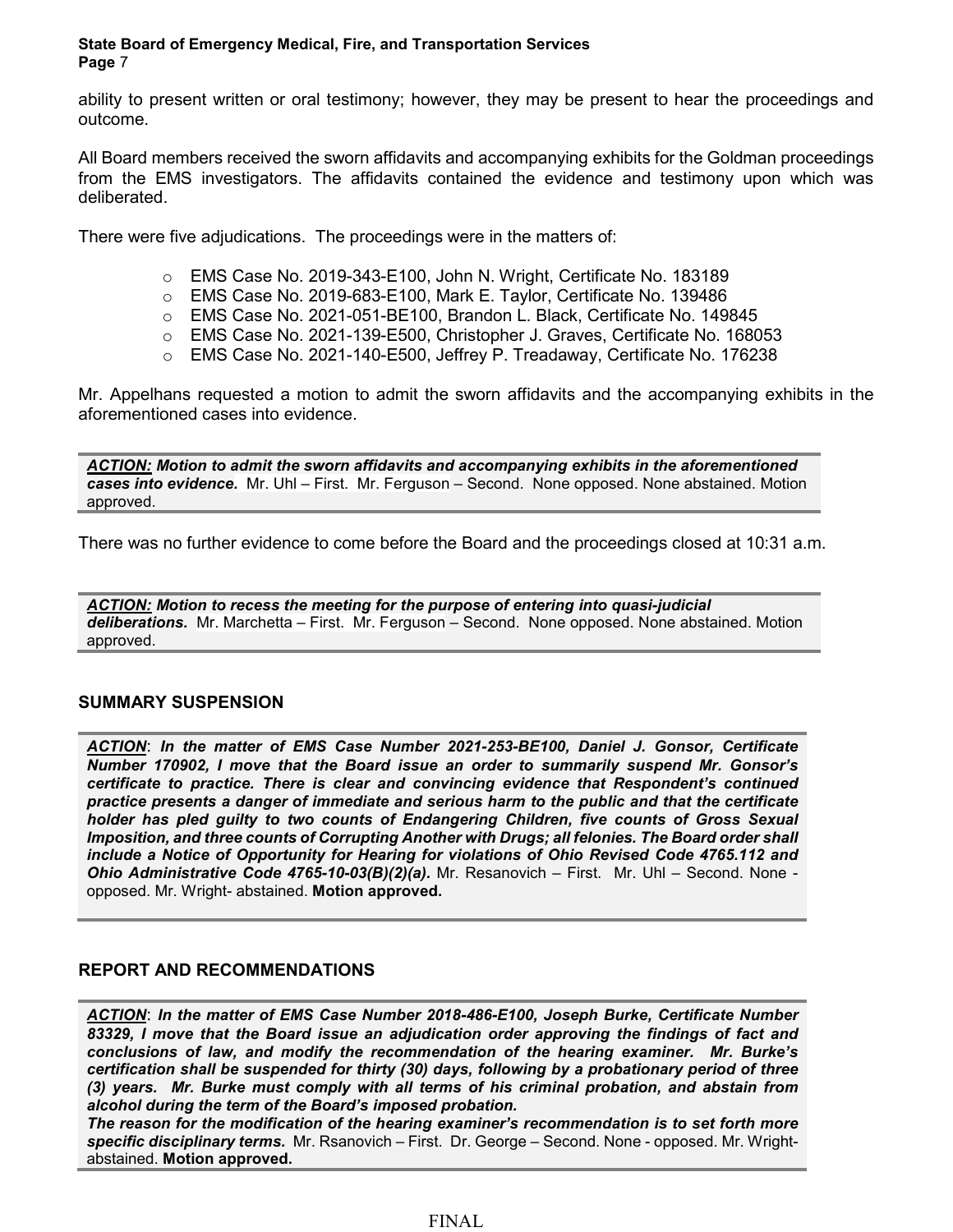*ACTION*: *In the matter of EMS Case Number 2018-688-E400, Michael Norman, Certificate Number 87500, I move that the Board issue an adjudication order approving the findings of fact and modifying the conclusions of law: First, cardioversion without sedation; Second, against the patient's wishes, and Third, failure to completely and accurately document. Under the count of cardioversion, we find this to be unsubstantiated. Under the count of the patient's wishes, we find it to be unsubstantiated. Under the count of documentation, we find a failure to properly and accurately document the patient care report. The Board modifies the recommendation and issues 1) a three (3) year probation period; 2) a letter of reprimand based on improper documentation.* Mr. Resanovich – First. Dr. Raubenolt – Second. None - opposed. Mr. DeVore and Mr. Wrightabstained. **Motion approved.**

*ACTION*: *In the matter of EMS Case Number 2019-658-E500, Alexander J. Fehrenbach, Certificate Number 165944, I move that the Board issue an adjudication order approving the findings of fact and conclusions of law, and the recommendation of the hearing examiner to suspend Mr. Fehrenbach's certification for 14 days. Mr. Fehrenbach shall complete a fit-for-duty chemical dependency evaluation with a licensed professional and complete all treatment recommendations. Mr. Fehrenbach shall be on probation for two years, notify the division of any arrests within ten (10) days, and submit a BCI criminal background check at renewal.*  Mr. Resanovich – First. Mr. Ferguson – Second. None - opposed. Mr. Weimer and Mr. Wright- abstained. **Motion approved.**

*ACTION*: *In the matter of EMS Case Number 2020-344-E300, Columbiana County Career Center, Accreditation Number 108, I move that the Board issue an adjudication order approving the findings of fact and conclusions of law, and modify the recommendation of the hearing examiner. Prior to beginning a new EMT course, Columbiana County Career Center shall receive approval from the Division of EMS on its plan to improve its certification exam passage rate. Upon*  completion, this initial course will be reviewed, and the outcome analyzed to determine if *improvements have been made before any other courses are approved by the Division of EMS. The reason for the modification is that the Board is not yet satisfied that Columbiana County Career Center has fully implemented necessary features to ensure better outcomes for its students.* Mr. Resanovich – First. Mr. Ferguson – Second. None - opposed. Mr. Wright- abstained. **Motion approved.**

*ACTION*: *In the matter of EMS Case Number 2020-493-E100, Matthew J. Doerschuk, Certificate Number 156633, I move that the Board issue an adjudication order approving the findings of fact and conclusions of law, and the recommendation of the hearing examiner to suspend Mr. Doerschuk's certification until October 26, 2021 and submit a BCI background check at renewal.*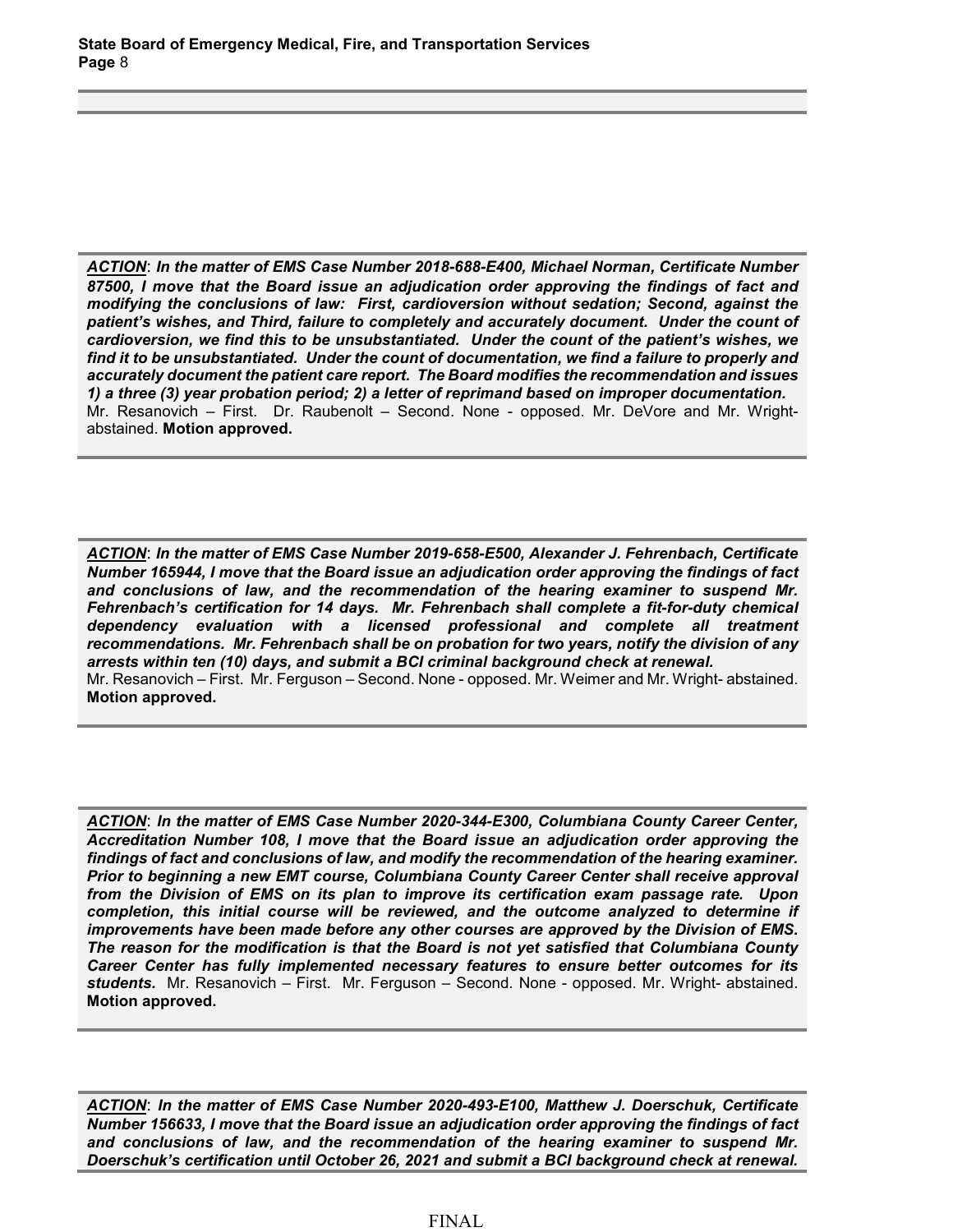Mr. Resanovich – First. Ms. Beavers – Second. None - opposed. Mr. Wright- abstained. **Motion approved.**

#### **GOLDMAN MOTIONS**

*ACTION*: *In the matter of EMS Case Number 2019-343-E100, John N. Wright, Certificate Number 183189, I move that the Board issue an adjudication order finding that Mr. Wright has been convicted of Arson and Claiming to be a Firefighter, and that Mr. Wright's reciprocity application for emergency medical technician certification be denied.* Mr. Resanovich – First. Mr. DeVore – Second. None opposed. Mr. Wright - abstained. **Motion approved.**

*ACTION*: *In the matter of EMS Case Number 2019-683-E100, Mark E. Taylor, Certificate Number 139486, I move that the Board issue an adjudication order finding that Mr. Taylor has been convicted of Theft, a misdemeanor committed in the course of practice, and that Mr. Taylor's EMS certification be revoked.* Mr. Resanovich – First. Ms. Beavers – Second. None opposed. Mr. Wright - abstained. **Motion approved.**

*ACTION*: *In the matter of EMS Case Number 2021-051-BE100, Brandon L. Black, Certificate Number 149845, I move that the Board issue an adjudication order finding that Mr. Black has been convicted of Felonious Assault, and that Mr. Black's EMS certification be revoked.*  Mr. Resanovich – First. Ms. Kearns - Second. None opposed. Mr. Wright - abstained. **Motion approved.**

*ACTION*: **In the matter of EMS Case Number 2021-139-E500, Christopher J. Graves, Certificate Number 168053, I move that the Board issue an adjudication order finding that Mr. Graves submitted his initial emergency medical responder application more than two years after completing his EMR course and that Mr. Graves' application be denied.** Mr. Resanovich – First. Mr. Ferguson – Second. None opposed. Mr. Wright - abstained. **Motion approved.**

*ACTION*: *In the matter of EMS Case Number 2021-140-E500, Jeffrey P. Treadaway, Certificate Number 176238, I move that the Board issue an adjudication order finding that Mr. Treadaway submitted his initial emergency medical technician application more than two years after completing his EMT course and that Mr. Treadaway's application be denied.* Mr. Resanovich – First. Ms. Kearns – Second. None opposed. Mr. Wright - abstained. **Motion approved.**

The EMFTS Board did not go into executive session.

**EMS and Medical Transportation Investigations**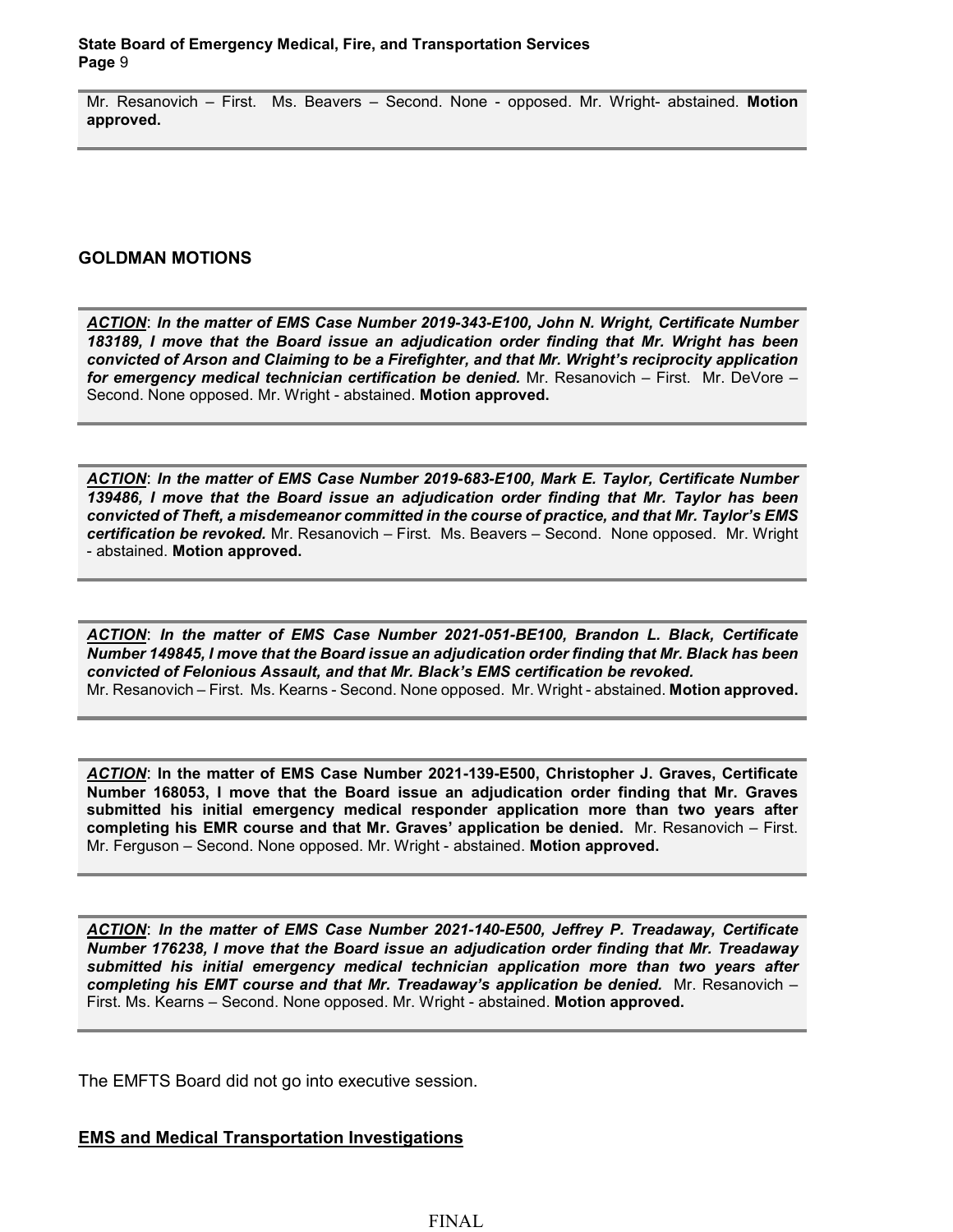*ACTION: Motion to accept the consent agreement for the following Education case(s).*  Mr. Resanovich – First. Mr. Ferguson – Second. Mr. Wright – Abstained. None opposed. **Motion approved.**

2021-288-E300

*ACTION: Motion to accept the consent agreement for the following Medical Transportation case(s).* Mr. Resanovich – First. Mr. Uhl – Second. Mr. Wright – Abstained. None opposed. **Motion approved.**

2021-131-E700

| ACTION: Motion to close the following Medical Transportation case(s).                           |               |  |
|-------------------------------------------------------------------------------------------------|---------------|--|
| Mr. Resanovich– First. Mr. Uhl – Second. Mr. Wright – Abstained. None opposed. Motion approved. |               |  |
| 2019-485-E700                                                                                   | 2021-172-E700 |  |
| 2019-699-E700                                                                                   | 2021-191-E700 |  |
|                                                                                                 |               |  |

| ACTION: Motion to accept the following Consent Agreements. Mr. Resanovich - First. |                |
|------------------------------------------------------------------------------------|----------------|
| Dr. Schwartz - Second. Mr. Wright - Abstained. None opposed. Motion approved.      |                |
| 2019-215-E300                                                                      | 2021-115-BE100 |
| 2020-008-E300                                                                      | 2021-135-E500  |
| 2020-536-BE100                                                                     | 2021-233-E100  |
| 2021-042-E100                                                                      | 2021-275-E500  |
| 2021-047-BE100                                                                     |                |

*ACTION: Motion to close the following cases. The following cases have been recommended to be closed due to lack of jurisdiction, referral to local medical director, deferral to department discipline, certifications have expired, or non-violations of ORC and/or OAC.* Mr. Resanovich – First. Mr. Uhl – Second. Mr. Wright - Abstained. None opposed. **Motion approved.**

| 2019-220-E500                                  | 2021-111-E400                            |
|------------------------------------------------|------------------------------------------|
| 2020-070-E500                                  | $2021 - 112 - E400$ *warning letter      |
| 2020-188-E400                                  | 2021-123-E400                            |
| 2021-045-BE100                                 | 2021-133-E700                            |
| $2021 - 061 - E500$ *refer to medical director | 2021-134-E400                            |
| 2021-062-E500 *REFER TO MEDICAL DIRECTOR       | 2021-137-E400 *REFER TO MEDICAL DIRECTOR |

| ACTION: Motion to close the following cases; individuals have met the stipulations of their |                                                                                                        |  |  |
|---------------------------------------------------------------------------------------------|--------------------------------------------------------------------------------------------------------|--|--|
|                                                                                             | <b>Consent Agreements.</b> Mr. Resanovich – First. Mr. Ferguson – Second. Mr. Wright – Abstained. None |  |  |
| opposed. Motion approved.                                                                   |                                                                                                        |  |  |

| 2017-317-E300  | 2018-473-E300  |
|----------------|----------------|
| 2017-609-E100  | 2018-587-E300  |
| 2017-796-E100  | 2018-592-E300  |
| 2017-801-E300  | 2018-666-E300  |
| 2018-31-BE100  | 2019-490-E300  |
| 2018-254-BE100 | 2019-670-BE100 |
| 2018-407-E300  |                |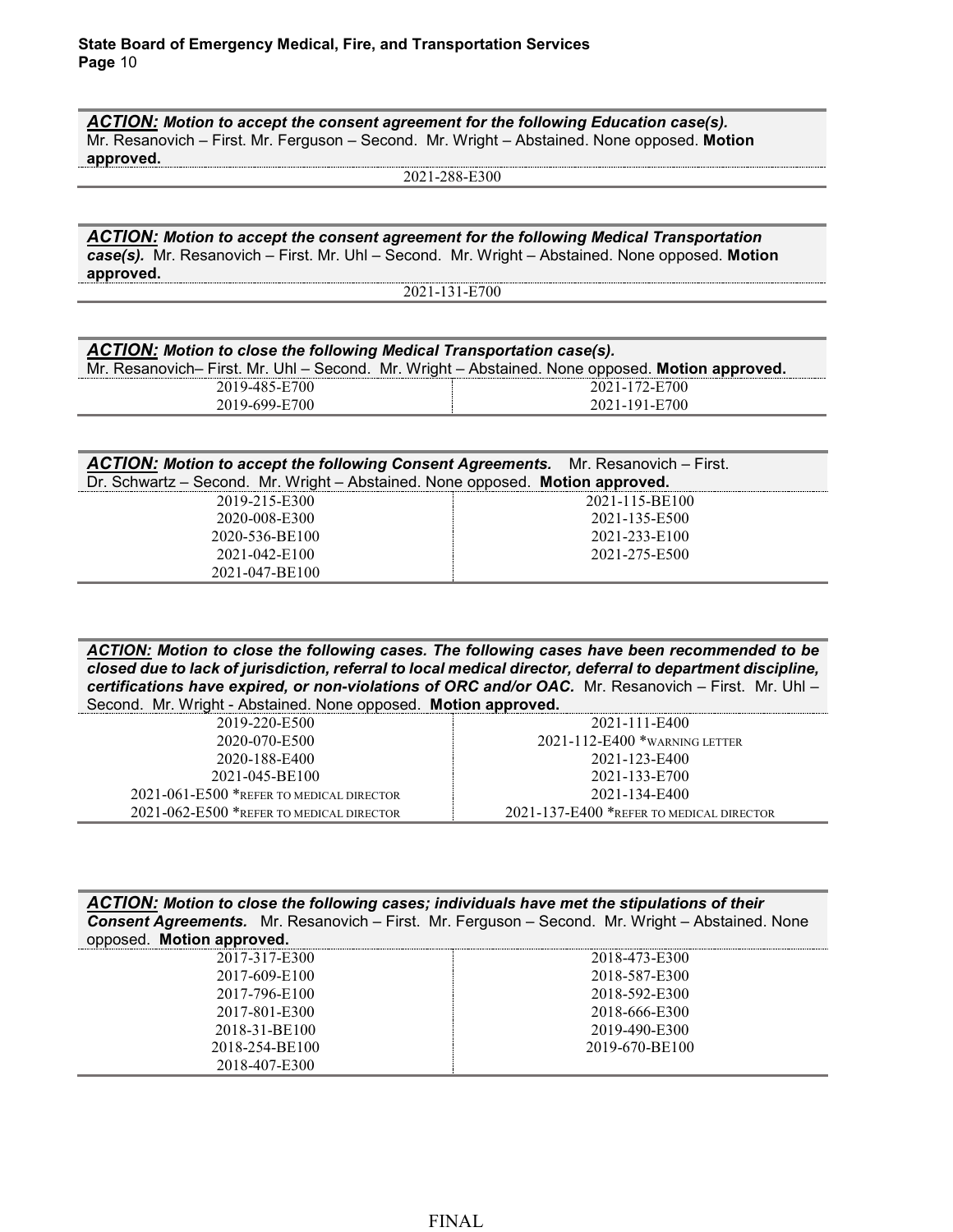*ACTION: Motion to close the following cases. Individuals/Entities were audited at their respective certification level and opted to surrender their certificate to practice or certificate to teach. Reopen if re-applies:* Mr. Resanovich – First. Dr. Raubenolt – Second. Mr. Wright – Abstained. None opposed. **Motion approved.**

| 2020-284-E300  |
|----------------|
| 2021-119-BE300 |
| 2021-282-E300  |
|                |
|                |

*ACTION: Motion to close the following case. The following individual entered into a consent agreement with the Board. They have not met the requirements of the consent agreement. Their respective certificates to practice have expired, been surrendered, or been revoked. Re-open if reapplies:*

Mr. Resanovich – First. Mr. Uhl – Second. Mr. Wright – Abstained. None opposed. **Motion approved.**

| 2017-435-E300 | 2018-365-E300 |
|---------------|---------------|
| 2017-558-E300 | 2018-426-E300 |
| 2017-701-E300 | 2018-590-E300 |
| 2018-192-E300 | 2018-617-E300 |
| 2018-324-E300 | 2019-584-E400 |

*ACTION: Motion to close the following cases. The following individuals were audited at their respective levels. Their respective certificates to practice have expired. Re-open if reapplies.*  Mr. Resanovich – First. Mr. Ferguson – Second. Mr. Wright – Abstained. None opposed. **Motion approved.**

| 2017-680-E300 | 2018-406-E300 |
|---------------|---------------|
| 2018-16-E300  | 2018-472-E300 |
| 2018-354-E300 | 2018-594-E300 |
| 2018-128-E300 | 2018-632-E300 |
| 2018-190-E300 | 2018-673-E300 |
| 2018-222-E300 | 2019-021-E300 |
| 2018-356-E300 | 2019-103-E300 |
| 2018-361-E300 | 2019-214-E300 |
| 2018-368-E300 |               |

*ACTION: Motion to close the following cases due to service issues with the adjudication order or Notice of Opportunity for a Hearing. Their respective certificates to practice are revoked, indefinitely suspended, or expired. Re-open if reapplies.* Mr. Resanovich – First. Mr. Ferguson – Second. Mr. Wright – Abstained. None opposed. **Motion approved.** 2017-296-BE300 2018-10-E300 2018-493-E300 2018-527-E300 2019-364-E300

*ACTION: Motion to issue Notices of Opportunity for Hearings for the following cases.* Mr. Resanovich – First. Ms. Jenkins – Second. Mr. Allenstein and Mr. Wright – Abstained. None opposed. **Motion approved.**

| 2017-695-E300  | 2021-066-E100  |
|----------------|----------------|
| 2020-029-BE300 | 2021-152-BE100 |
| 2020-194-BE500 | 2021-160-E100  |
| 2020-465-BE300 | 2021-254-BE100 |
| 2020-519-E100  |                |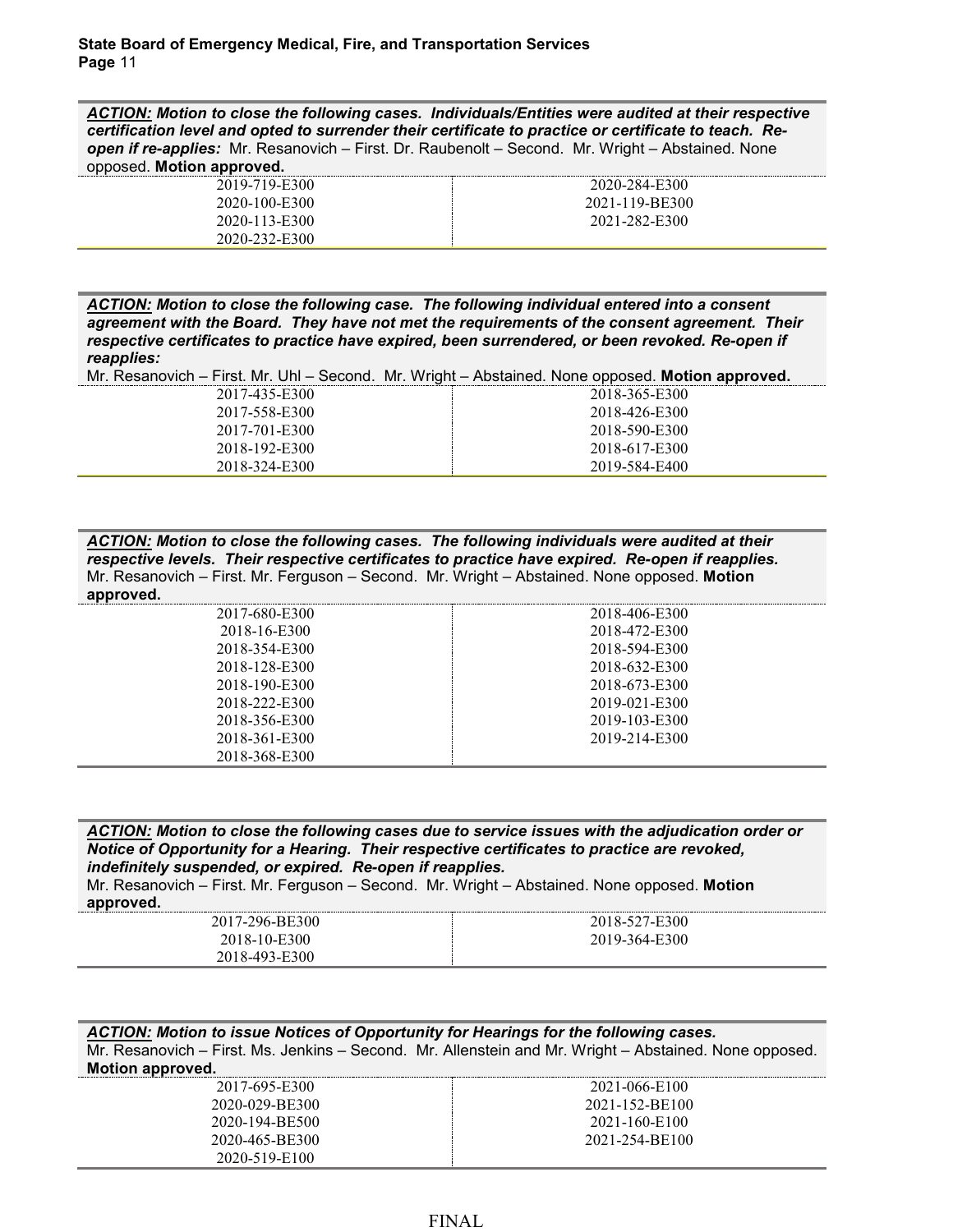*ACTION: Motion to close the following cases due to one of the following reasons: inadvertently marked "yes" to conviction question, misdemeanor convictions which the Board has previously deemed "not involving moral turpitude," continuing education cases which now meet the requirements, non-patient care issues, and grandfathering issues of certification/conviction.*  Mr. Resanovich – First. Ms. Beavers – Second. Mr. Wright – Abstained. None opposed. **Motion approved.**

| 2017-754-E300                 | 2021-212-E100 |
|-------------------------------|---------------|
| 2020-180-BE100                | 2021-214-E100 |
| 2020-339-BE100                | 2021-226-E100 |
| 2020-351-E700                 | 2021-232-E100 |
| 2020-371-E700                 | 2021-237-E100 |
| 2021-078-E700                 | 2021-240-E100 |
| 2021-079-E700                 | 2021-245-E100 |
| 2021-147-E700                 | 2021-248-E300 |
| 2021-163-E700                 | 2021-252-E100 |
| 2021-174-E100 *warning letter | 2021-255-E100 |
| 2021-187-E100                 | 2021-258-E100 |
| 2021-204-E100                 | 2021-286-E100 |
|                               |               |
|                               |               |

#### **Chair's Report, Kent Appelhans**

Mr. Appelhans reported that there is one seat vacant on the Board; Seat 17, the EMS Chiefs' seat.

#### **State Medical Director, Dr. Carol Cunningham**

Dr. Cunningham reported that she has four new physicians for appointment to the Regional Physicians Advisory Board (RPAB).

- James Augustine, MD Region 3
- Robert Beight, DO Region 8
- Robert Gwinn, DO Region 8
- Danni Schneider, DO Region 4

*ACTION: Motion to appoint James Augustine, MD, Robert Beight, DO, Robert Gwinn, DO, and Danni Schneider, DO to the Regional Physicians Advisory Board membership.* Mr. Uhl – First. Dr. Hamilton – Second. None opposed. None abstained. Motion approved.

Dr. Cunningham thanked the Ohio EMS Chiefs for helping to recruit some members for region 8. This is the first meeting that the PRAB will have representation by all regions.

The next RBAB Chair meeting will be held September 8, 2021 at 1:00 p.m. Topics to be discussed will include Senate Bill 21. She will discussing the role of the local EMS medical directors and their agency protocols. The annual All-Member RPAB and RPAB chair meetings will be held on November 4, 2021 at 10:00 a.m.

There was a memo to EMS issued on July  $23<sup>rd</sup>$  in response to monkeypox. It was for informational purposes. It is rare that people acquire this infection.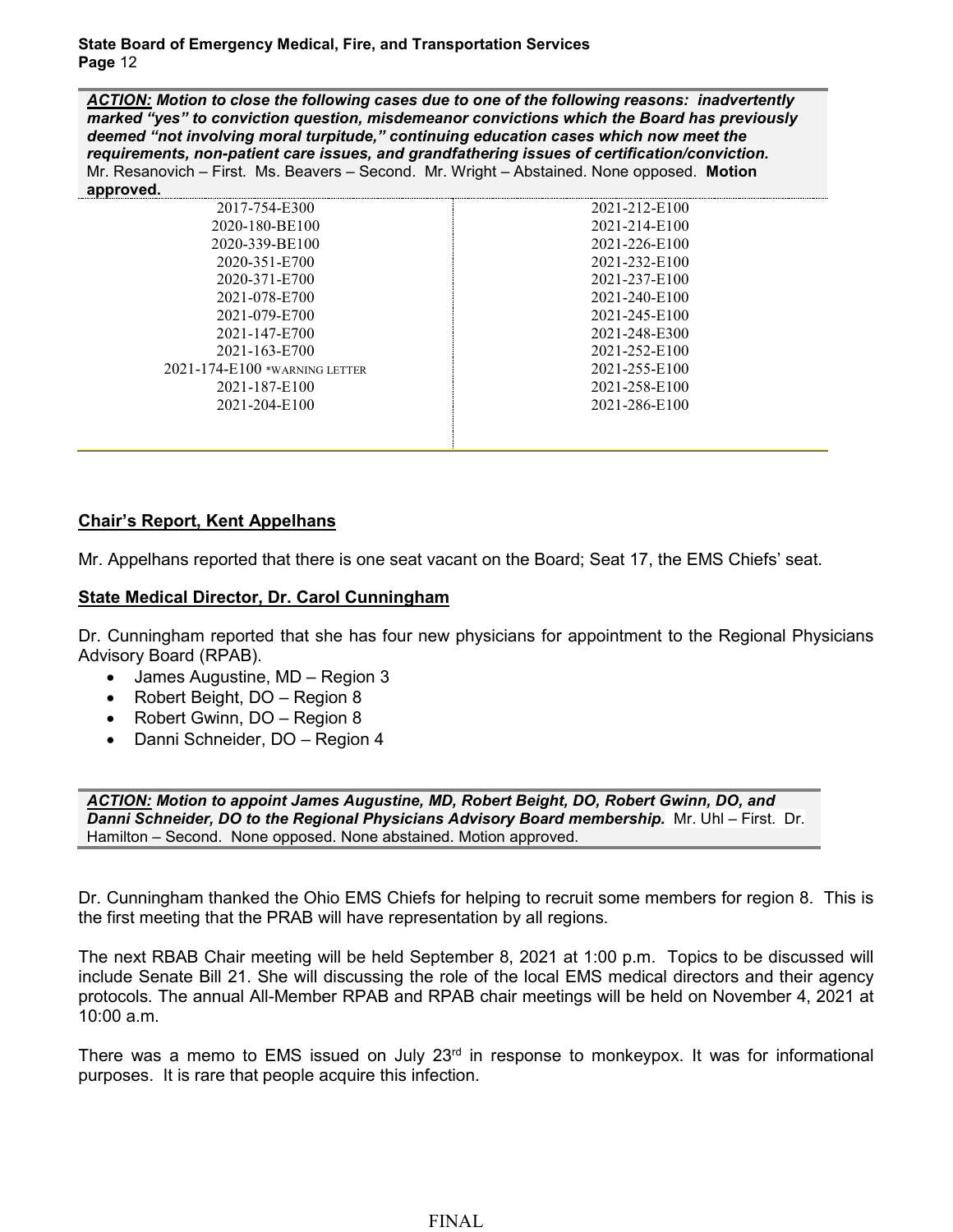The NASEMSO National Model EMS Clinical Guidelines (3rd Edition) is a document the EMFTS Board uses for a foundation for our State of Ohio EMS guidelines. It is under revision and the first of two public comment periods will be open by September 1<sup>st</sup>.

Dr. Cunningham reported that she was selected by the U.S. Department of Homeland Security's Science and Technology Directorate to serve as a panelist with the two international panelists to address the topic of global perspectives on pandemic future proofing.

The National Homeland Security Association 2022 Conference will be held on July 11-15, 2022 in Cleveland.

The National Emergency Management Association (NEMA) Annual Forum 2021 will be held October 12- 15, 2021 in Cleveland.

# **EMS Staff Legal Counsel, Michael Wise**

Mr. Wise reported that the Chapter 119 hearings will be held virtually unless the certificate holder objects. The meetings are recorded and if anyone is interested in hearing a recording to please let him know and he can supply the recording.

EMS certificate holders are still permitted to practice in any part of the hospital. That extension was part of House Bill 110, the State Budget Bill, and will remain in effect until October 1, 2022.

Mr. Wise requested a motion for an administrative rule.

*ACTION: Motion that the Board approve filing rule Chapter 4766-1 (Public Notices and Hearings) and Chapter 4766-2 (Ambulances) in the Ohio Administrative Code with the Common Sense Initiative (CSI) office.* Dr. Schwartz – First. Ms. Martin – Second. None opposed. None abstained. **Motion approved.**

# **Assistant Attorney General, Charles Carter**

Assistant Attorney General Carter reported that John Holycross vs. EMFTS Board, in Franklin County Common Pleas Case number 21CV-1426/1428 is still active. There were two cases consolidated into one case. The AG's office is awaiting for Judge Brown to render a decision.

#### **Legislative Report, Ben Kimmel**

Mr. Kimmel stated that Dr. Cunningham spoke about Senate Bill 21 and his office is watching this. They do expect the legislature to come back in September.

Mr. Kimmel reported that his office will continue to track bills of interest to EMS. One of those will be House Bill 138.

EMFTS Board members inquired if the legislature is going to allow virtual meetings. Mr. Kimmel stated that there has been a broad discussion regarding this issue. Mr. Resanovich stated that House Bill 43 is Public Bodies of Electronic Meetings which went to the House Government Oversight for its first hearing in February. Mr. Kimmel stated that his office will keep track of this bill.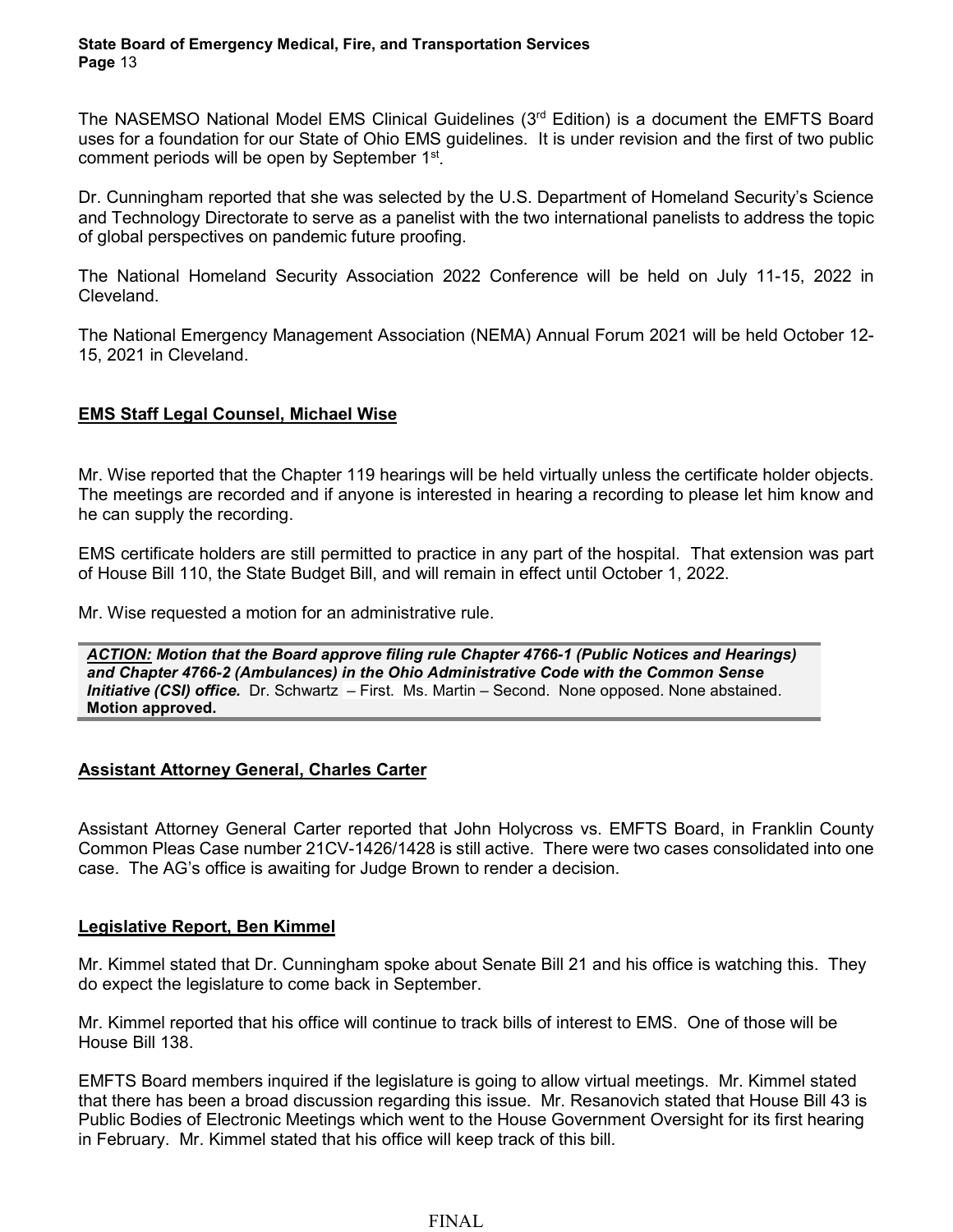### **Trauma Committee, Diane Simon**

Ms. Simon reported that the Trauma Committee did not have quorum in July. The committee has two workgroups who are very busy and working toward a conclusion regarding trauma competency and education. The committee issued a request for proposals for a grant go out to assess the competency of our trauma education. The Rural Trauma Workgroup and the Universal Workgroup have noted that education is sparse and most of EMS providers complete it online; however, money is a big issue. The workgroups are considering for nursing and EMS to establish a part online and part mobile education program. This is just a concept but are working on developing it. There is a course distributed by the American College of Surgeons called the Rural Trauma Team Development course, and it is designed especially for rural units and hospitals who treat patients. This course is excellent and expensive. Ms. Simon requested a motion that the Rural Trauma Team Development course an acceptable CEU under Priority 1 granting. Dr. Raubenolt and Dr. George reported that they offered this course and it is of tremendous value. Ms. Simon said the biggest problem is not a desire. The agencies and hospitals simply do not have staff to free up the staff to take the course. The grant money cannot pay for salaries but can certainly defray expenses for the course.

*ACTION: Motion that the Board approve the Rural Trauma Team Development course as an acceptable CEU under Priority 1 granting.* Dr. George – First. Ms. Martin – Second. None opposed. None abstained. **Motion approved.**

### **Executive Director and Staff Reports, Robert Wagoner**

Mr. Wagoner welcomed everyone back to three-dimensional meetings. The Division of EMS (DEMS) return to office plan is currently on track. Audits resumed with July renewals, school/student inquiries should increase in September, and more staff are returning to the office.

The DEMS staffing update is as follows:

- Five of the six currently vacant positions are in process:
	- o AP2 Certifications: Testing lateral transfer candidate
	- o Human Services Program Consultant: In background checks
	- o AP2 Medical Transportation: Awaiting HR recommendations
	- $\circ$  AP2 Education: Position posted
	- $\circ$  AP3 Deputy Director Support and Board back-up: Position approved to fill and finalize interview materials

Mr. Wagoner presented the Division of EMS update at the Ohio Association of Emergency Medical Services (OAEMS) conference in Springfield, Ohio on June 24, 2021.

Deputy Director Jennings is heading up two projects. They are the DEMS phone system review and website review and optimization projects are progressing.

The Ohio Department of Public Safety Director, Thomas Stickrath hosted the ODPS Senior Staff Retreat on July 12, 2021. Special presentations from Governor DeWine's office included an inside look at the Pike County murders, and Stress/Health/Public Safety Service provider wellness. Peer evaluations were conducted for each Division. The Division of EMS, "Best of" included responsiveness, organizational changes, and collaborative. The Division of EMS, "We'd like to see" included self-promotion both internally and externally.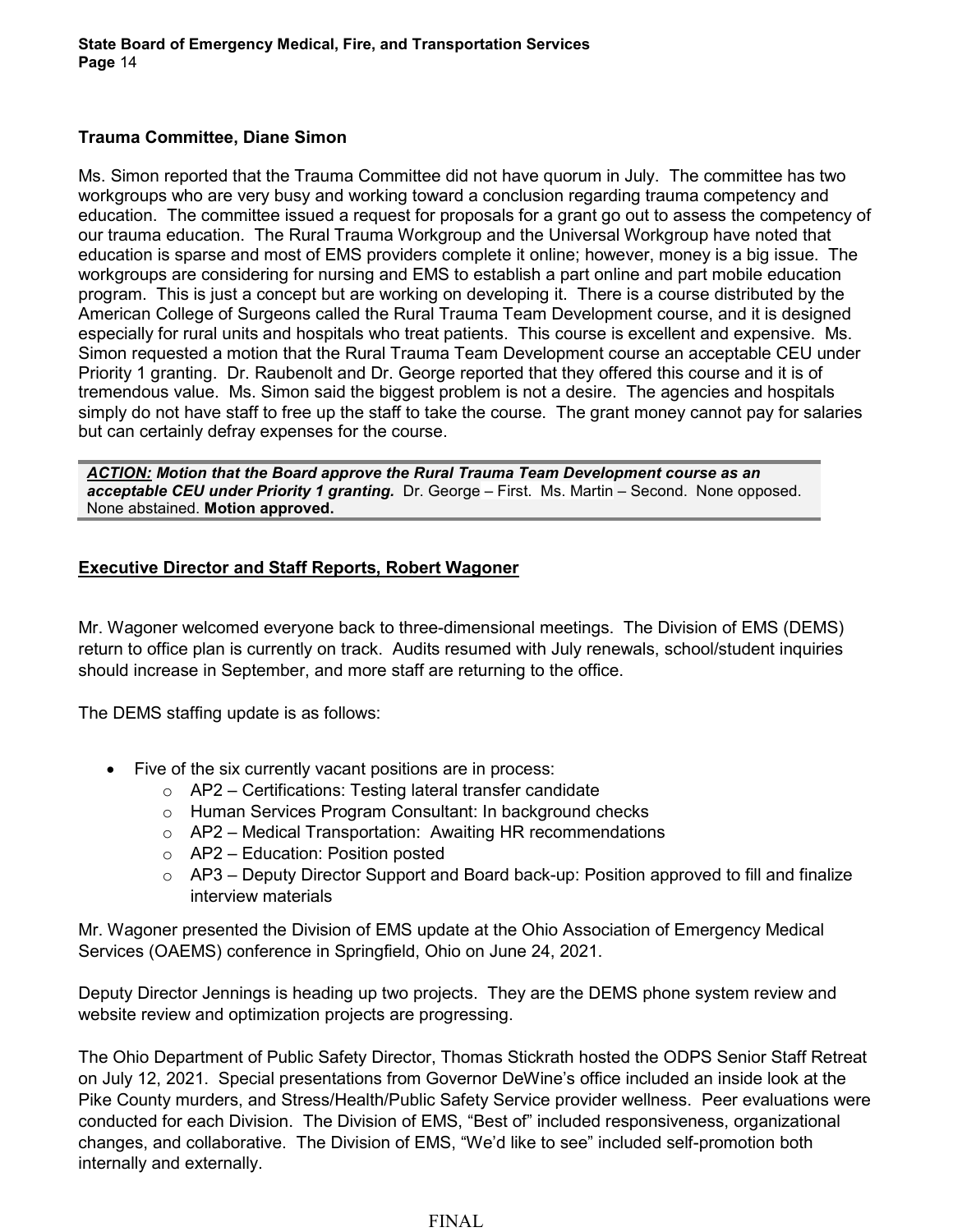The American Recue Plan Act (ARPA) funded projects (FY22-23) for ODPS were submitted and currently under consideration.

- Recruitment of EMS and fire service providers
- EMS Telemedicine pilot projects by public and private agencies in both urban and rural communities
- Upgrade EMSIRS for NEMSIS version 3.5, including all CARES data elements, and ways to incentivize timely data submission for near real time surveillance and data analytics.

# COVID-19 Activity

Mr. Wagoner stated that the Division of EMS (DEMS) is carefully watching increasing COVID-19 positivity and hospitalization rates, as well as the impact of the delta variant on the younger population.

House Bill 197 and 404 created a 13 month cohort of certified fire and EMS professionals that had an automatic extension that went through July 1, 2021. There were about 7,000 people that were eligible for that extension as which two-thirds of those eligible waited until July  $1<sup>st</sup>$  before they submitted anything. The Division of EMS made phone calls to 4900 individuals to remind them that they were expiring. Over a 13 month period, the State of Ohio lost 4% of our certified Ohio EMS providers.

The State of Emergency Operations Center's (SEOC) engagement for COVID-19 response was downgraded to assess and monitor the status after 480 days of activation. The longest activation of the state's EOC activation. Deputy Director Aaron Jennings and Ted Kienzle are completing the State EOC and Web EOC training. The April 8, 2024 Total Solar Eclipse planning is underway.

Executive Director Wagoner reported that one EMFTS Board seat remains vacant for the Third Service EMS organization nominated by the Ohio EMS Chiefs Association (EMSCA).

The timeline for DEMS compliance with HB 21 Stroke Bill is currently ahead of schedule. Dr. Cunningham has updated the draft acute stroke guidelines. The Ohio Department of Health referred a request for all Ohio hospital leaders to Ohio Hospital Association, Jim Guliano, Vice President of Operations and Chief Clinical Officer. On August 5, 2021, 282 Ohio hospital and health system CEO's and OHA board members received an invitation to provide comment and the draft guidelines. On August 8, 2021, 2892 Ohio hospital leaders (non-CEO executives in advocacy, clinical, finance, and legal) received materials through Hospital Headlines newsletter. An additional 80 hospital government relations officers also received the newsletter. Round #1 of the comment period ends on September 15, 2021 and Round #2 of the comment period commences on October 15, 2021 and ends on November 15, 2021. The final draft will be presented to the EMFTS Board for consideration and approval on December 15, 2021 with publication no later than December 20, 2021 to the DEMS website. EMS medical directors will have until March 20, 2022 to submit their revised stroke protocols to the DEMS based on these guidelines.

The annual ethics law training options are available and need to be completed by December 31, 2021. Board members are encouraged to contact Valerie Koker if they need additional information.

Nominations are now open for the 2022 Ohio Fire Service Hall of Fame Awards and will be accepted until November 5, 2021.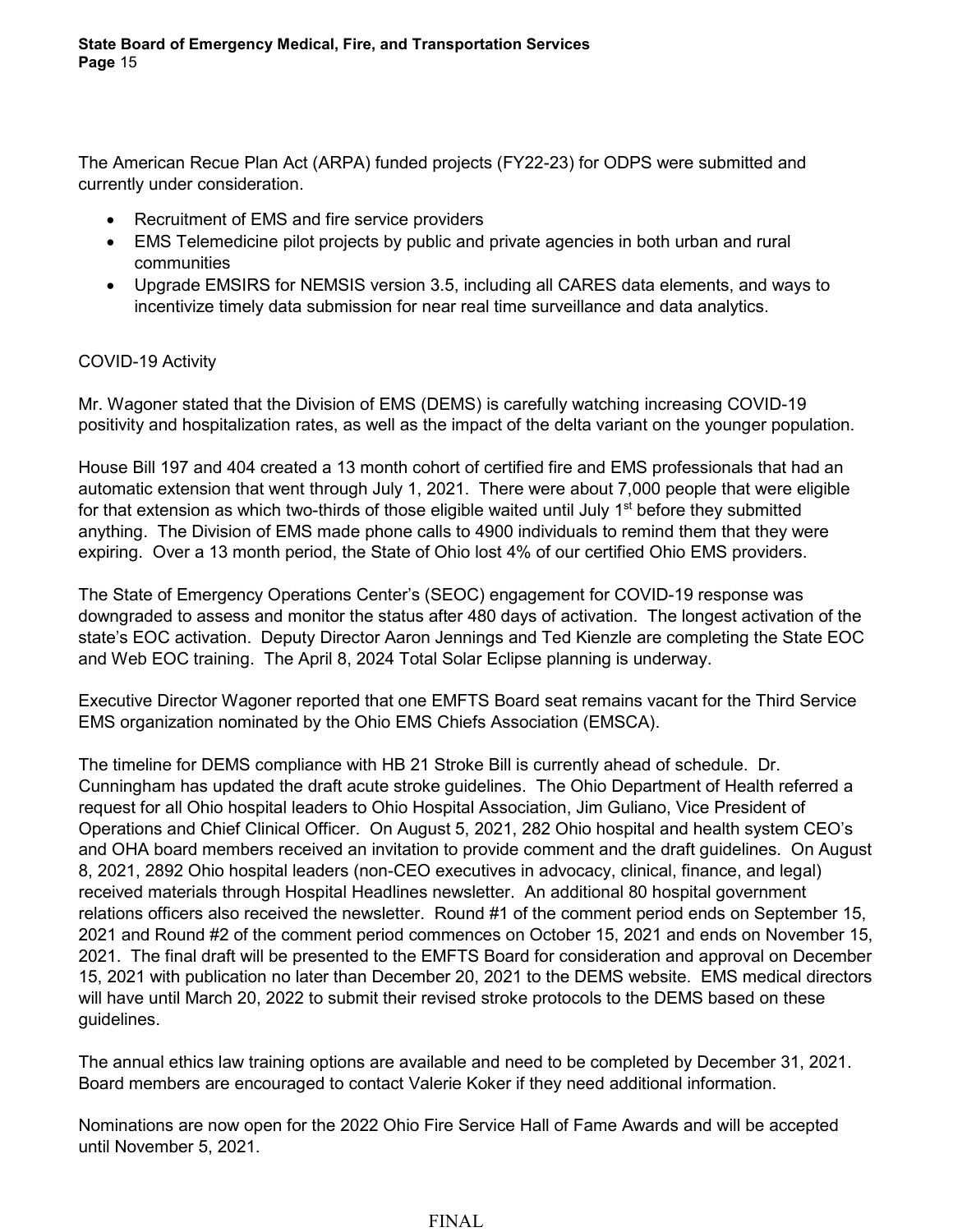Chief George Snyder informed Chair Appelhans that he would not seek reappointment on seat #7 which expires on November 12, 2021.

The DEMS staff attended a virtual presentation by the National Registry of EMTs concerning significant revision of their AEMT and paramedic certification processes, projected to be implemented in the summer of 2023. The plan includes replacing current psychomotor examination with an electronic performance examination that would be conbined with the cognitive examination appointment at the PV Test Centers. It would also result in increased seat time and fee increases for these certification examinations. We will continue to monitor and update the Board.

# **GRANTS, Johanna Burgess**

Ms. Burgess introduced Leanne Buck, who replaced Diane Walton. She comes from the Ohio Department of Natural Resources.

Ms. Burgess stated that the motion the Board approved for the Rural Trauma Team Development course as an acceptable CEU under Priority 1 granting can be used to pay for the course fee.

# **EMS Exemption Requests, Jodi Parker**

Ms. Parker was not available; therefore, Ms. Owens gave the report. Ms. Owens took this opportunity to express her appreciation for her staff for the good work they have done the last year and a half.

Ms. Owens stated that there are three exemptions. There is a request for a military exemption for 2021- 08-02 for an EMT. All documents have been received and staff recommends approval.

*ACTION: Motion that the Board approve the military exemption for 2021-08-02.*  Mr. Dutton – First. Ms. Ferguson – Second. None opposed. None abstained. **Motion approved.**

Ms. Owens stated that there is a medical hardship exemption for 2021-08-04. All documents have been received and staff recommends approval.

*ACTION: Motion that the Board approve the request from 2021-08-04 for a medical hardship exemption.* Dr. George – First. Mr. Ferguson – Second. None opposed. None abstained. **Motion approved.**

Ms. Owens stated that there is a medical hardship exemption for 2021-08-05, at the EMT level. All documents have been received and staff recommends approval.

*ACTION: Motion that the Board approve the request from 2021-08-05 for a medical hardship exemption.* Dr. Schwartz – First. Ms. Kearns – Second. None opposed. None abstained. **Motion approved.**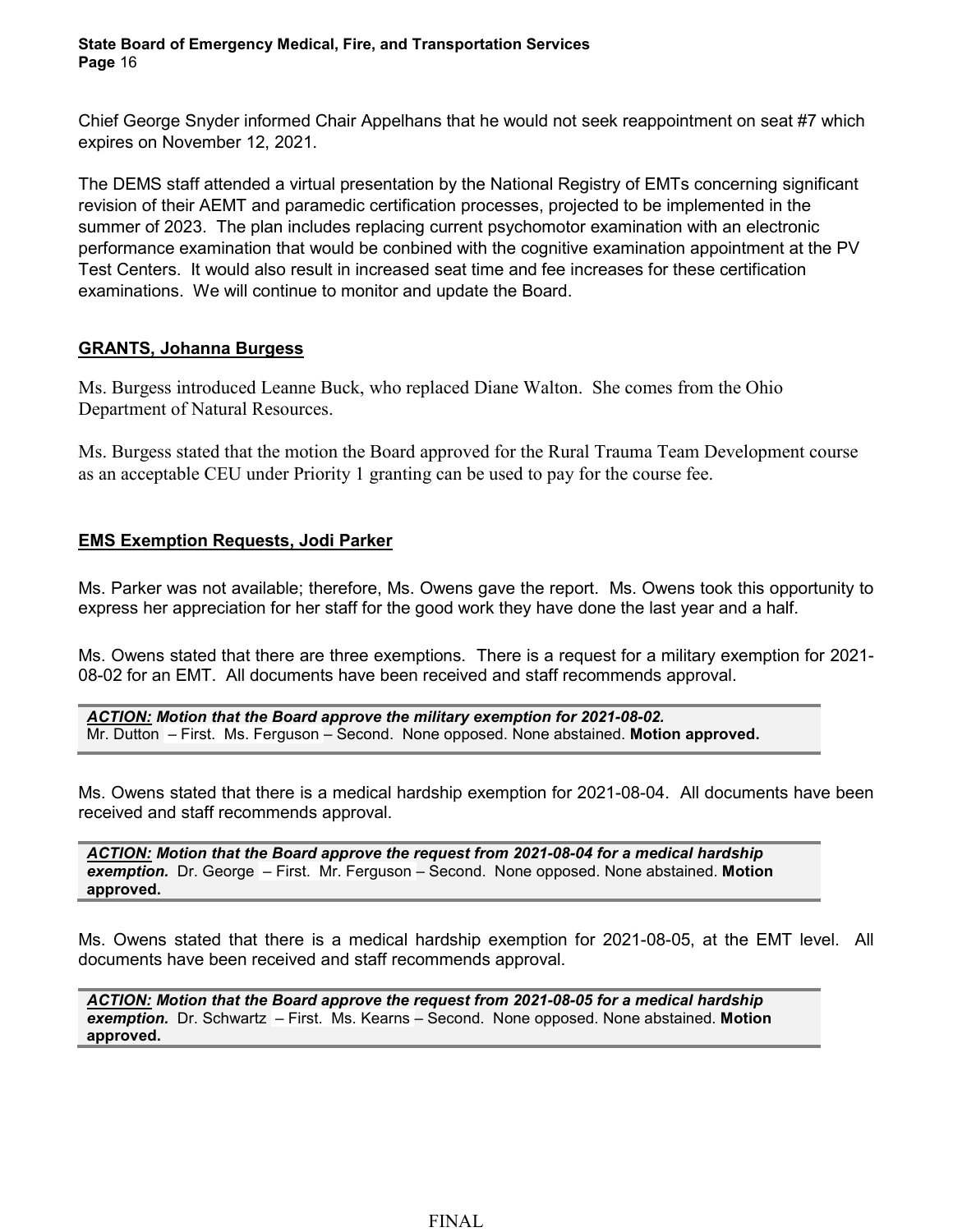#### **Education, James Burke**

Mr. Burke reported that the Education Staff continues to work with schools across the state for EMS and fire. There have been 1175 exams successfully administered since last Board meeting. There have been 37 site visits for CE and fire charters using the Microsoft Teams software. The plan is to continue site visits via Microsoft Teams. If a school is struggling then our staff can visit in person. DEMS staff is also able to offer real time new program director program training. The DEMS staff has completed four new program director program training sessions. Updates to the database are in process. There has been a lot of program director turnovers.

Aria Sovann resigned and the DEMS wish her well. Her position has been posted. Jayn Mayton has stepped up and assumed all of Aria's committees. Mr. Burke thanked Ms. Mayton for her hard work.

Audits went out earlier in the week which is the first rounds of audits since the beginning of the COVID-19 pandemic. Other DEMS employees are stepping up to disburse the work load.

In regards to recruitment and retention, the DEMS is creating a pamphlet for each certification level and what the processes are for each level. These will be given to the schools and it will be posted on the EMS website.

#### **Medical Transportation, Dave Fiffick**

Mr. Fiffick presented the list of medical transportation renewal applications with expiration dates of June 2021, July 2021 and August 2021. Staff is requesting a motion and approval pending a satisfactory inspection.

*ACTION: Motion to approve the medical transportation renewal applications with expiration dates of June 2021, July 2021 and August 2021; pending a satisfactory inspection.* Mr. Wright – First. Mr. Uhl – Second. None opposed. None abstained. **Motion approved.**

Mr. Fiffick presented the list of new or pending medical transportation applications. There are 1 ambulance and 8 ambulette services. Staff is requesting a motion and approval pending a satisfactory inspection.

*ACTION: Motion to approve the new medical transportation applications for new ambulette services and ambulance services; pending a satisfactory inspection.* Mr. Wright – First. Mr. Resanovich - Second. None opposed. None abstained. **Motion approved.**

Mr. Fiffick stated that he is looking for an inspector in the Cleveland area. Two people were hired and one had to resign for health reasons. Please contact Mr. Fiffick if there is someone who might be interested in the position.

Mr. Fiffick reported that there will be a 5-year rule review for ambulance, ambulette, and mobile intensive rules.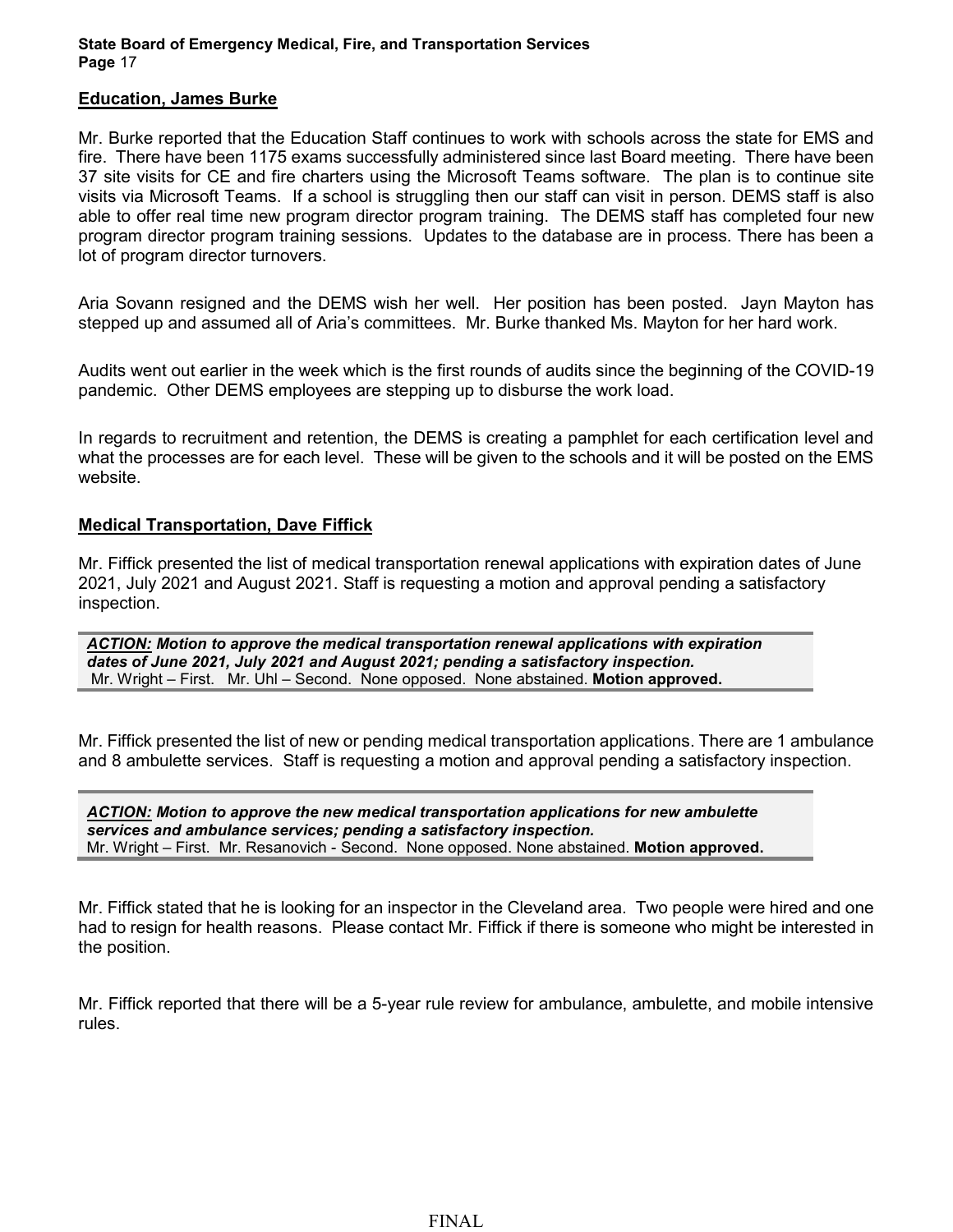#### **BOARD COMMITTEE REPORTS**

### **Education Committee, George Snyder**

Mr. Snyder was not in attendance, therefore, Ms. Kearns gave a report. The committee met on August 17, 2021 and there was a quorum.

The committee's workgroup is continuing to work on the EMR and EMT education psychomotor testing handbook that will help program directors and EMS instructors. Ms. Kearns made a motion to approve the Psychomotor Examination Manual for the EMR and EMT Levels. There was a question as to whether it had been distributed to the Board. The final edits were made the previous day at the Education Committee meeting and it has not been distributed to the Board. Therefore, the manual will be included in the October Board packet and brought forth to the Board at the October 20, 2021 meeting. Mr. Burke thanked the committee for their work on the manual.

### **EMS-Children Committee, Dr. Schwartz**

Dr. Schwartz stated that the committee had a quorum up until 8:30 am on the morning of August 17, 2021; however, a couple of people were sick. Therefore, the meeting was cancelled.

#### **EMSC Performance Measures**

The Ohio PECC Learning Collaborative State Team has sent 52 pediatric training bundles to agencies that applied. A third period for applications will be opened in September. One hundred and sixty (160) agencies have registered a PECC on the secure website hosted by the EMS for Children Innovation and Improvement Center (EIIC).

The National Pediatric Readiness Project began surveying hospitals about their pediatric readiness in the emergency department on May 1 and will finish on August 31<sup>st</sup>. All Ohio hospitals with an emergency department open 24/7 are to be included in the survey. The National EMS for Children Data Analysis and Resource Center (NEDARC) will be hosting the survey and will contact the hospitals initially. Ohio currently has a 50.5% response rate.

Ohio EMS for Children and the ASPR Eastern Great Lakes Pediatric Consortium for Disaster Response held the second of three webinars on pediatric behavioral health for EMS providers on July 8. Drs. Carolyn Levers-Landis, PhD and Kimberly Burkhart, PhD presented "Pediatric Psychosocial Aspects of the COVID-19 Pandemic for the EMS Professional." The third webinar in the series is scheduled for November 10<sup>th</sup>. Nationwide Children's Hospital is providing continuing education credit for attending the live webinars and is also making them available for CE after the initial airing.

#### Other Activities

Joe Stack and Dr. Schwartz are working with the Ohio Department of Health to update the Emergency Guidelines for Schools document, with a final draft document expected to be available for review in the near future.

Dr. Ann Dietrich has resigned from the EMS for Children Committee, effective immediately, and Melanie Martin has resigned effective August 27.

#### **EMS System Development, Kent Appelhans**

Mr. Appelhans stated that there was not a meeting on August 17, 2021.

### FINAL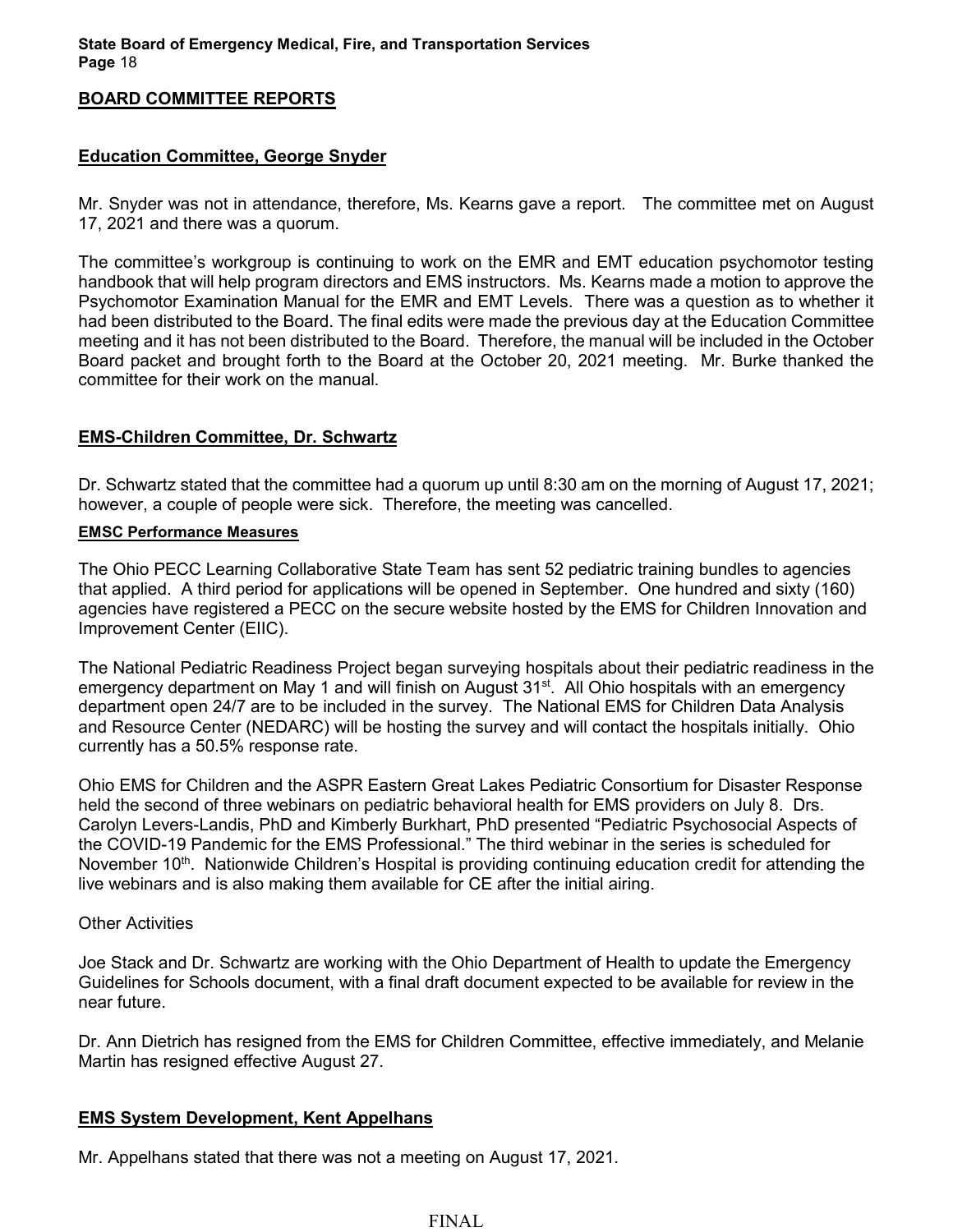#### **Homeland Security Subcommittee, Mark Resanovich**

Mr. Resanovich reported that the subcommittee has not had a meeting.

### **EMS Rural Subcommittee, Karen Beavers**

Ms. Beavers stated that the subcommittee met on August 17, 2021 and there was a quorum.

The subcommittee's discussion focused on recruiting and retention of EMS providers. Ideas included using surveys, public service announcements about the critical need for EMS personnel, a web page set up where job postings can be listed, and using course pretests for reading and comprehension so that a tutor can be assigned to a student if needed. Separating recruiting and retention into two independent focus points is a consideration.

Discussion also ensued about contacting legislators regarding making EMS essential in Ohio. Some members shared that they have seen recent media addressing this, which is a start. A discussion ensued regarding the impacts of this and if the committee could write a letter of talking points for those who would like to contact their legislators. Dr. Cunningham reported that NASEMSO may have a resource.

Concerns about lower wages in EMS was discussed as the main reason that certified EMS personnel move on to RN and PA degrees as they can earn higher wages. Paramedics can work in emergency departments until October 1, 2022 due to the passage of the bill. This strains remaining workers who have to cover more shifts and lose work-life balance and getting burned out.

Due to nursing shortages, many hospital EDs cannot have all their beds available. Staff on ambulances are not responsible for patients once they are on hospital property, and patients are suffering as they may sit in an ED waiting room for over 12 hours.

Creating public awareness of what health services cost was discussed as well as the state needing to increase Medicaid reimbursements.

Dana J. Miller, Tuscarawas County, submitted an application to serve on the Rural EMS Committee. Ms. Miller's application has been successfully vetted. Rural EMS Chair, Eric Burns, has approved her addition to the committee. Both candidates need Board approval.

*ACTION: Motion for the Board to approve the appointment of Dana J. Miller to the EMS Rural Subcommittee.*  Ms. Beavers– First. Dr. Schwartz – Second. None opposed. None abstained. **Motion approved.**

# **Medical Oversight Committee, Geoff Dutton**

Mr. Dutton reported that the Medical Oversight Committee met August 17, 2021 and there was a quorum. He stated that there were a number of issues discussed. One topic is the discussion of reviving the Ohio EMS Medical Director's Conference. The general consensus was that the conference be held in person. Committee members are coordinating with the American College of Emergency Physicians as to when and if the conference will be held. Mr. Dutton requested that members submit topics and/or speakers for the conference.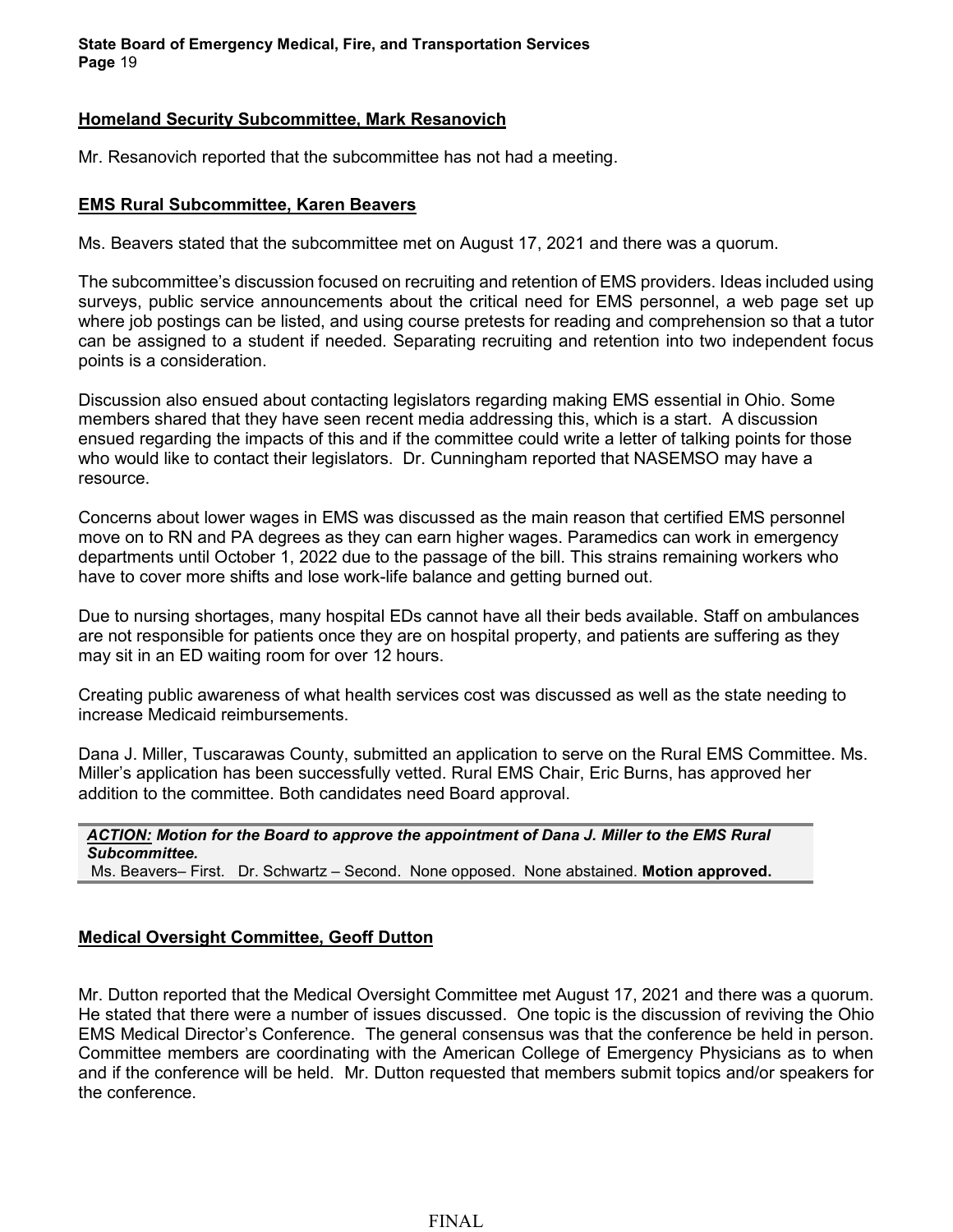Another topic of discussion was the diversity and inclusion of members on the committee. As a strategy to improve diversity there are many items to take into account to include geographic location, professional experience and specialty, race, and gender. Mr. Dutton requested any suggestions that members may have.

There was a lot of discussion on a question from the Critical Care Transport Subcommittee. The question was whether it is worth considering expanding the eligibility for medical directors for specialty medical teams to consider someone other than with emergency medical specialists. The committee was not in favor of the expansion of eligibility. There may be additional discussions in the future. As a reminder there is a waiver for which a physician can apply. Dr. Cunningham explained that the Board has the ability to look at medical directors on a case by case basis for a waiver.

# **Medical Transportation Committee, Tom Allenstein**

Mr. Allenstein was not in attendance, therefore, Mr. Appelhans reported that the committee met on August 17, 2021.

Mr. Appelhans reported that the committee reviewed the program training system for the passenger assistance program from American Integrated Training Systems, Inc.. Mr. Appelhans requested a motion to approve.

*ACTION: Motion to approve the program training system for the passenger assistance program from American Integrated Training Systems, Inc.* Mr. Ferguson – First. Ms. Jenkins – Second. None opposed. None abstained. **Motion approved.**

The committee members had discussions regarding the ambulance rules and ambulette rules.

# **Critical Care Subcommittee, Kent Appelhans**

Mr. Appelhans reported that the committee met on August 17, 2021 and there was a quorum.

The committee reviewed the committee members to ensure the geography of the state was covered. It was noted many of the members have more than 30 years in business. Therefore, may want to recruit younger committee members for their viewpoints.

The committee reviewed the mobile intensive care unit rules. The final rule recommendations will be reviewed at the October meeting.

The next objective is to review helicopter shopping.

# **Alternate Transportation Workgroup, Mark Resanovich**

Mr. Resanovich reported that the workgroup had a meeting on August 17, 2021 and there was a quorum.

Mr. Resanovich stated that the workgroup completed its work. The new rules that will be filed with CSI were included in the Board packet for review. The rules address the facilitation of medical transportation of non-emergent patients in a safe and appropriate mode. There were a lot of staffing and availability issues. The rules were prepared for this non-emergency ambulance transport which identifies equipment needs, what they can and cannot do, modifications to the ambulance and what equipment must be carried to be certified by the Division of EMS, Medical Transportation Section.